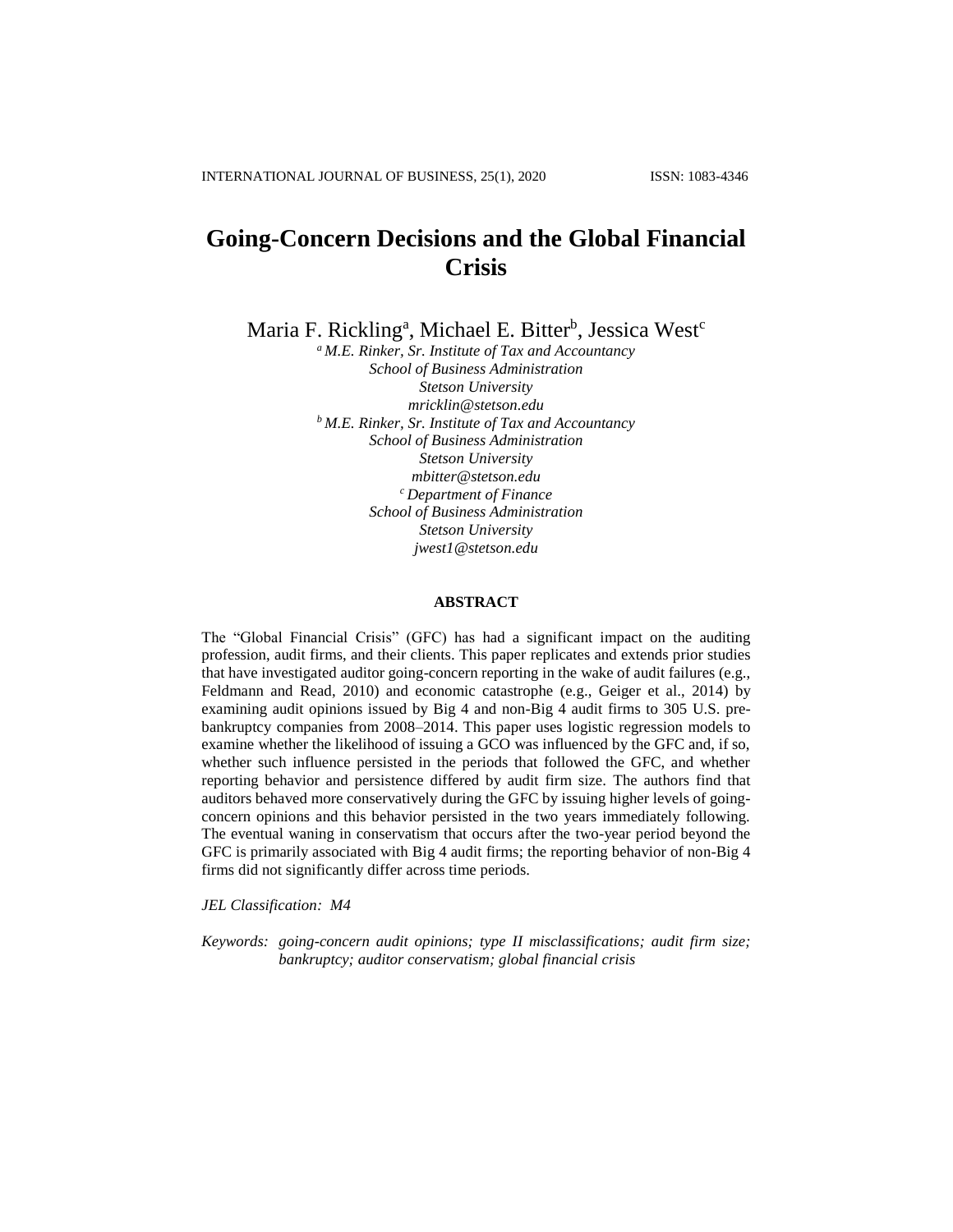### **I. INTRODUCTION**

Prior research has found that significant legal, economic, and regulatory events have had a material impact on auditor reporting decisions. Specifically, research has indicated that events such as passage of the Private Securities Litigation Reform Act (PSLRA) of 1995, the financial reporting/audit failures of the late 1990s (e.g., Enron and their audit firm, Arthur Andersen), passage of the Sarbanes-Oxley Act of 2002 (SOX), and the Global Financial Crisis (GFC) (2007-2009) have significantly impacted auditor conservatism as determined by examination of the going-concern opinion (GCO) decisions of auditors.

Geiger et al. (2014) and Beams and Yan (2015) are two relatively recent studies of GCO decisions within the context of the GFC. The former study, based on a sample of companies that filed bankruptcy between 2004 and 2010, documented a significant increase in the likelihood of a bankrupt company receiving a GCO opinion immediately prior to bankruptcy during the GFC relative to before the GFC. The latter study differed from the former in the following ways: it studied the persistence of auditor conservatism subsequent to the end of the GFC, and it focused on first-time GCOs examining a sample of financially distressed U.S. firms (as opposed to financially distressed firms that filed for bankruptcy) in 2005-2011. They also found that distressed companies were more likely to receive a first-time GCO during the GFC, consistent with increased auditor conservatism, but that the effect waned by 2010.

Our paper re-examines whether the likelihood of an auditor issuing a GCO to a financially distressed client who subsequently files bankruptcy increased during the GFC relative to the pre-GFC period. Assuming findings consistent with prior research (i.e., that the likelihood of issuing a GCO does increase during the GFC), this paper examines whether this increased auditor conservatism persists after the GFC has concluded and whether there are differences in the reporting decisions of Big 4 and non-Big 4 firms. This study differs from Geiger et al. (2014) and/or Beams and Yan (2015) in the following ways. First, the cutoff dates of time periods reviewed in this study differ, and the authors investigate the GCO reporting behavior during the GFC *relative* to the surrounding periods, pre- and post-GFC. Following methodology employed in Feldmann and Read (2010) (who studied GCO decisions post-ENRON bankruptcy), this paper examines four time periods – pre-GFC (audit opinions dated before September 1, 2008, the date identified by Geiger et al. (2014) as the start of the GFC), GFC (audit opinions dated September 1, 2008 to June 30, 2010), and post-GFC (July 1, 2010 to June 30, 2012 and July 1, 2012 to May 5, 2014)<sup>1</sup>.

Second, the authors' sample is comprised of financially distressed U.S. companies that subsequently filed for bankruptcy, controlling for companies that had previously received a GCO. Beams and Yan (2015) studied financially distressed U.S. companies, regardless of whether they filed for bankruptcy, and focused on first-time GCO decisions. Third, the paper extends the study of differences in reporting behavior between Big 4 and non-Big 4 audit firms during the GFC and in the period before and the periods after. Finally, this paper heeds the call made in Geiger et al. (2014) and provides some additional evidence concerning client size-based differences in GCO reporting within the context of the GFC.

The remainder of this paper is organized as follows. The next section discusses the background for this study and provides the development of research questions. This is followed by a description of the research method and data used for the analyses. After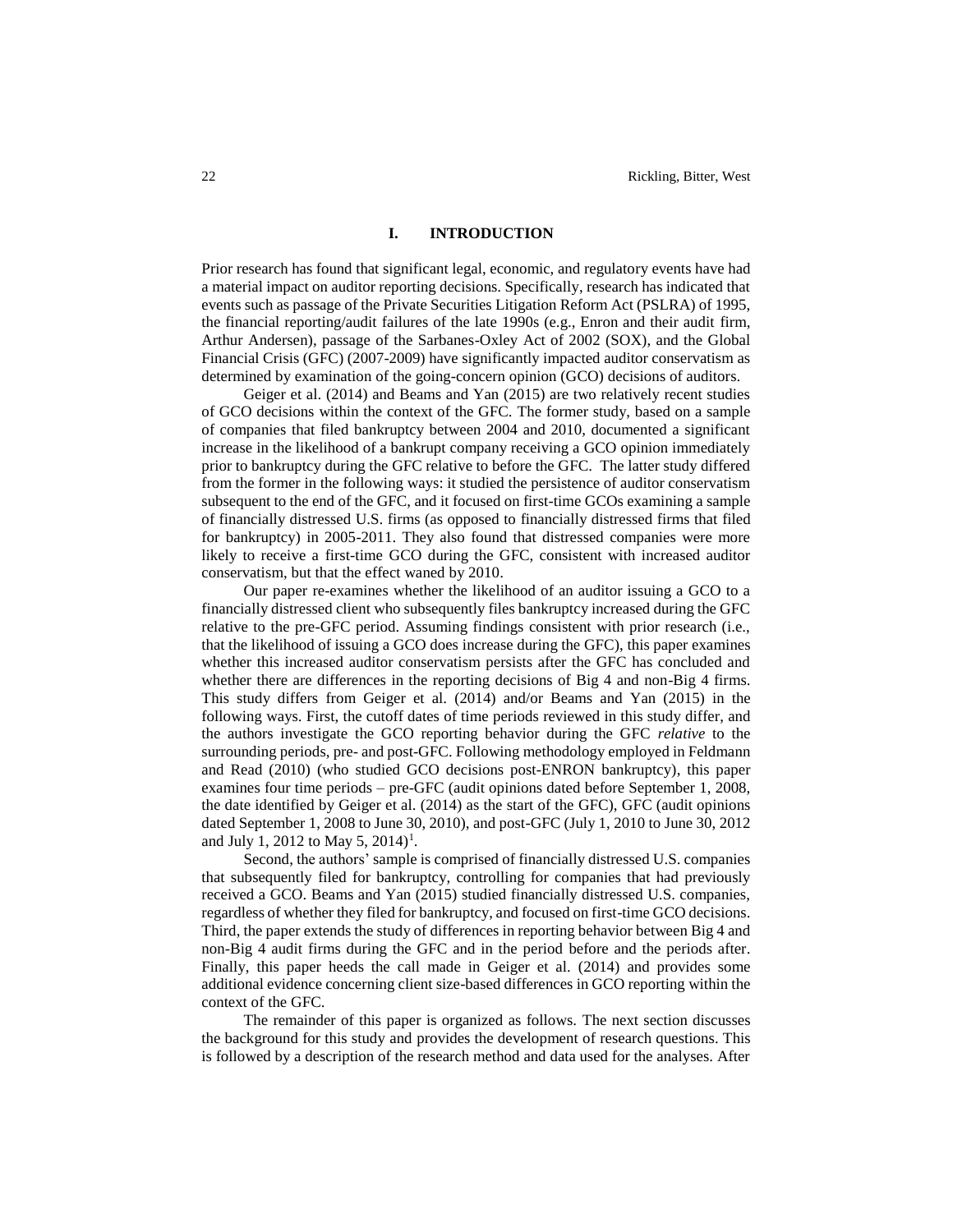presenting the results of the main analysis as well as additional and sensitivity analyses, the paper concludes with a summary.

### **II. BACKGROUND AND DEVELOPMENT OF RESEARCH QUESTIONS**

### **A. Going Concern Reporting and Client Bankruptcy**

The Public Company Accounting Oversight Board's (PCAOB) AS 2415 requires auditors to evaluate their client's ability to continue as a going-concern (GC) for a "reasonable period of time" (defined as no more than one year from the client's financial statement date). If the auditor, based on procedures performed and evidence gathered during the audit, believes there is "substantial doubt" about the client's ability to continue as a GC, the auditor is required to inquire of management's plans to mitigate the cause of the auditor's "substantial doubt" and to assess the likelihood that management's plan will be effective. If, after evaluating management's plan, the auditor continues to have "substantial doubt," an explanatory paragraph reflecting this conclusion should be included in the auditor's opinion.

Section .04 of AS 2415 is clear that auditors are not responsible for predicting the future. As such, the issuance of a GCO should not be interpreted as a predictor of client bankruptcy, liquidation or merger. This means that issuance of a GCO should not be viewed as a forecast of impending client bankruptcy. Conversely, client bankruptcy that occurs subsequent to issuance of a "clean opinion" (i.e. an unqualified opinion that does not include a going concern modification) does not, in itself, signal audit deficiency.

Despite this, however, Geiger, Raghunandan, and Rama (1998) assert that issuers, financial statement users, and legislators often consider a reporting error to have occurred when the auditor renders a "clean opinion" on the financial statements immediately prior to the issuer (client) filing bankruptcy. The relationship between GC reporting and bankruptcy has received substantial attention from researchers, legislators, politicians, and the press, among others (Geiger et al., 2014). As Geiger et al. (2014) note, prior empirical research has found that roughly half of U.S. public companies filing bankruptcy received a GCO on the most recent financial statements filed prior to commencement of the bankruptcy process. Carson et al. (2013) provide a comprehensive review of GC research.

## **B. Impact of Significant Legal, Regulatory, and Economic Events on Auditor Going-Concern Decision-Making**

Prior research has examined the impact of significant legal, regulatory, and economic events on auditor behavior, including on the conservatism of U.S. auditor GCO decisions. Geiger and Raghunandan (2001) studied the impact of the PSLRA. Because the PSLRA was perceived to reduce auditor litigation costs, Geiger and Raghunandan (2001) examined whether the likelihood that a bankrupt company receiving a prior GCO decreased after enactment of the PSLRA. Their findings indicated that bankrupt companies with "low" (but not "high") financial stress were less likely to receive a GCO prior to bankruptcy subsequent to enactment of the PSLRA.<sup>2</sup>

Francis and Krishnan (2002) also studied the impact of the PSLRA, but focused on differences in the GCO decisions of Big 6 versus non-Big 6 firms. They found that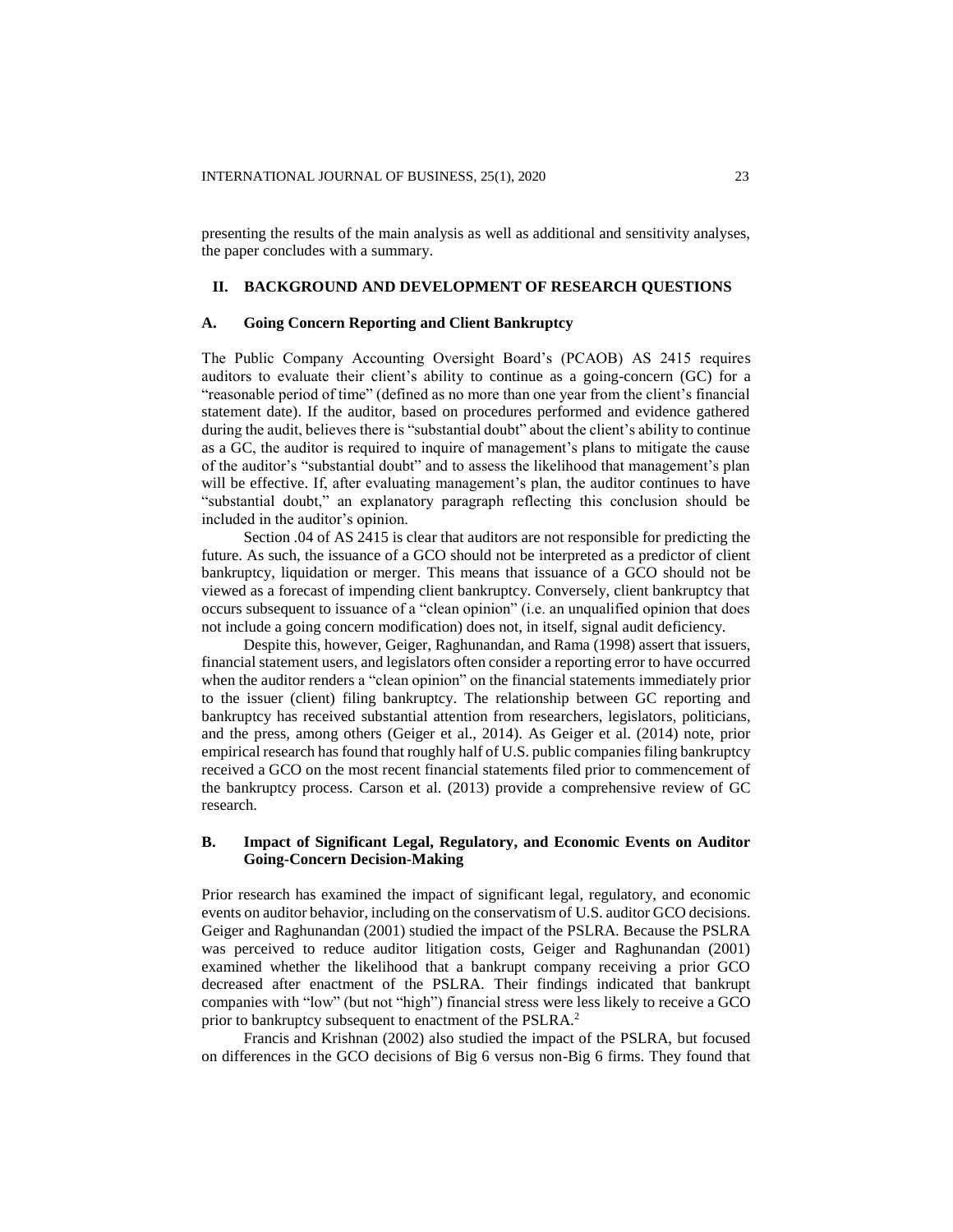subsequent to the passage of the PSLRA, both Big 6 and non-Big 6 auditors became less conservative, although the decline in non-Big 6 auditor conservatism was not as pronounced as the decline in Big 6 auditor conservatism. Geiger, Raghunandan, and Rama (2006) conducted a similar study, but found that while Big 6 auditors became less conservative post-PSLRA, the behavior of non-Big 6 auditors did not change.

Nogler (2008) examined the impact of the bankruptcy of ENRON on auditor GCO decisions. He concluded that auditors issued more GCOs post-ENRON (i.e., reported more conservatively), but that the findings varied by audit firm size and the industry in which the audit client operated. Further, the effect waned over the four-year post-ENRON bankruptcy period studied. Feldmann and Reed (2010) also found evidence of increased conservatism in auditor GCO reporting decisions subsequent to the bankruptcy of ENRON, although the conservative behavior did not persist into the fifth and sixth calendar years subsequent. Finally, Myers et al. (2013) find that non-Big N auditors (but not Big N auditors) became more conservative in the GCO decisions post-ENRON (i.e., 2002-2006).

Geiger et al. (2005) studied the effect of the changes in audit regulation brought by the Sarbanes-Oxley Act of 2002 (SOX). The authors suggested the regulatory changes brought by the passage of SOX incented auditors to behave more conservatively in the post-SOX period in an effort to enhance their reputations (damaged by a multitude of audit failures, such as ENRON and WorldCom), reduce the risk of litigation, and stave off additional regulatory scrutiny. More specifically, they hypothesized bankrupt companies would be more likely to receive a GCO prior to bankruptcy in the post-SOX period. The authors' hypothesis was confirmed based on data on bankruptcies that occurred through December 29, 2003.

Geiger et al. (2014) examined the effect of the global financial crisis (GFC) on auditor GCO decisions. Because of the significant impact the GFC had on companies, markets, and financial systems and the concerns formally communicated by the PCAOB to auditors (regarding GCO reporting), the authors hypothesized that auditors were more likely to issue a GCO prior to a bankruptcy during the GFC. Using a sample of companies that filed bankruptcy between 2004 and 2010, the authors found that, indeed, there was a significant increase in the likelihood of a bankrupt company receiving a GCO opinion immediately prior to bankruptcy during the GFC relative to before the GFC.

Beams and Yan (2015) studied the effect of the GFC on auditor conservatism relative to first-time GCO decisions and further, unlike Geiger et al. (2014), studied the persistence of auditor conservatism subsequent to the end of the GFC. Also unlike Geiger et al. (2014), the authors' sample included financially distressed U.S. firms (as opposed to financially distressed firms that filed for bankruptcy – presumably the more severe cases – that were examined by Geiger et al. (2014)). The sample included distressed firms in 2005-2011. The authors found that distressed companies were more likely to receive an initial GCO during the GFC, consistent with increased auditor conservatism, but the effect waned by 2010.

Prior research, particularly Geiger et al. (2014) and Beams and Yam (2015), leads to the following<sup>3</sup>:

**H1**: Audit firms are more likely to issue a GCO to companies that subsequently file for bankruptcy during the GFC period than in the period that precedes the GFC.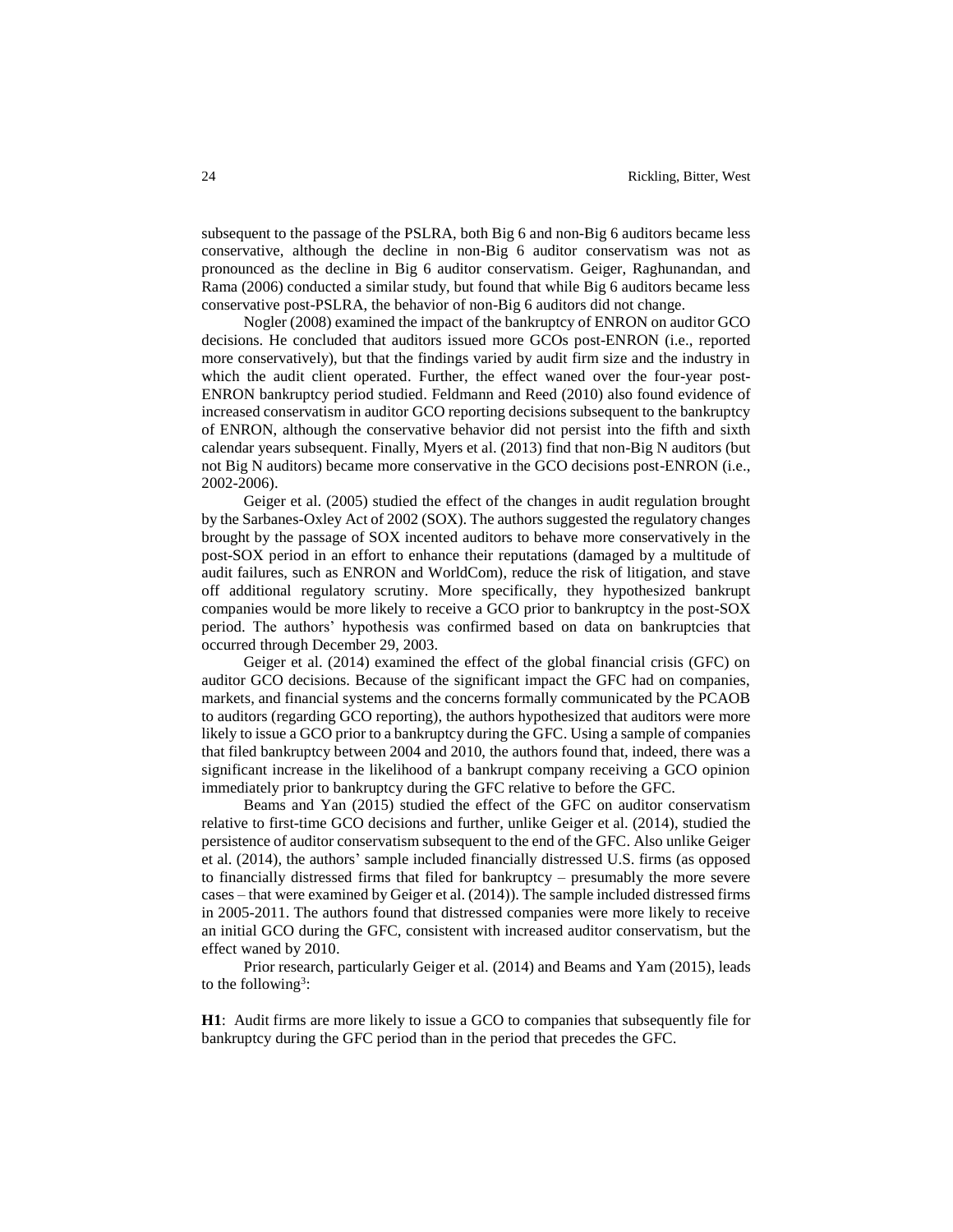### **C. Persistence of Auditor Conservatism Following Significant Economic Events**

As previously noted, Nogler (2008) examined the impact of the bankruptcy of ENRON on auditor GCO decisions. He concluded that auditors issued more GCOs post-ENRON (i.e., reported more conservatively), but the effect waned over the four-year post-ENRON bankruptcy period studied (2002-2005).

Feldmann and Read (2010) studied the persistence of the "ENRON effect" on auditor conservatism in GCO reporting. They noted that it was unclear whether the increased auditor conservatism post-ENRON would persist over time. As such, they examined GCOs issued during four time periods spanning 2000-2007 (and bankruptcies filed through August 2008). There findings indicate a significant "ENRON effect" in 2002, 2003, 2004 and 2005, but not in 2006 and 2007, when the likelihood of a bankrupt company receiving a GCO prior to bankruptcy returned to pre-ENRON levels. The authors conclude the impact of ENRON on the conservativeness of auditor reporting appears to have been temporary.

Clearly the financial reporting failures and audit failures (e.g., ENRON) that lead to passage of SOX had a significant impact on public companies, their managers and employees, investors, creditors and auditors. Financial reporting failures led to losses for investors, creditors, and employees and litigation against the company and corporate executives, and often led to corporate bankruptcy. The related audit failures lead to litigation losses and reputational damage to involved audit firms. The additional regulation (i.e., SOX) and oversight (e.g., PCAOB) that resulted, however, impacted all public companies (e.g., corporate governance, internal controls over financial reporting) and the auditors of these companies (e.g., required PCAOB inspections).

As significant as the financial reporting failures, the audit failures, the passage of SOX, and the creation of the PCAOB were, it is reasonable to expect the impact of the GFC on audit clients and audit firms (as well as on investors, creditors, employees, markets and economies) was much more significant and pervasive. The GFC led to the "Great Recession" in the U.S. There was significant impact on employment, housing, the credit markets, the equity markets, government spending and deficits, government regulation, and the financial system in general. The impact was felt by individuals and institutions. In all likelihood, *every* U.S. public company was adversely impacted financially by the GFC, whether it be from decreased revenues (due to pricing pressure or lower demand), increased costs (including the costs of capital), or less access to capital.

As previously noted, the economic impact of the GFC on U.S. companies lead to increased audit risk and litigation for audit firms<sup>4</sup> and greater scrutiny from regulators and legislators (for a more detailed discussion, see Geiger et al. (2014)). Thus, it is reasonable to believe that any increase in auditor conservatism resulting from the GFC might be more persistent. Additionally, the GFC negatively impacted many individuals, including those auditors who are involved in making the GCO decision. Like with U.S. companies, the GFC made it more difficult for individuals to obtain credit. Real estate property values declined (sometimes causing the fair value of the property to be less than the loan balance). Investment portfolios and retirement account balances shrank. In sum, the impact of the GFC on auditors who make GCO decisions, both professionally and personally, was more pervasive than it was, on average, in the past.

As previously noted, Beams and Yan (2015) studied the persistence of auditor conservatism subsequent to the end of the GFC, as they defined it. They found distressed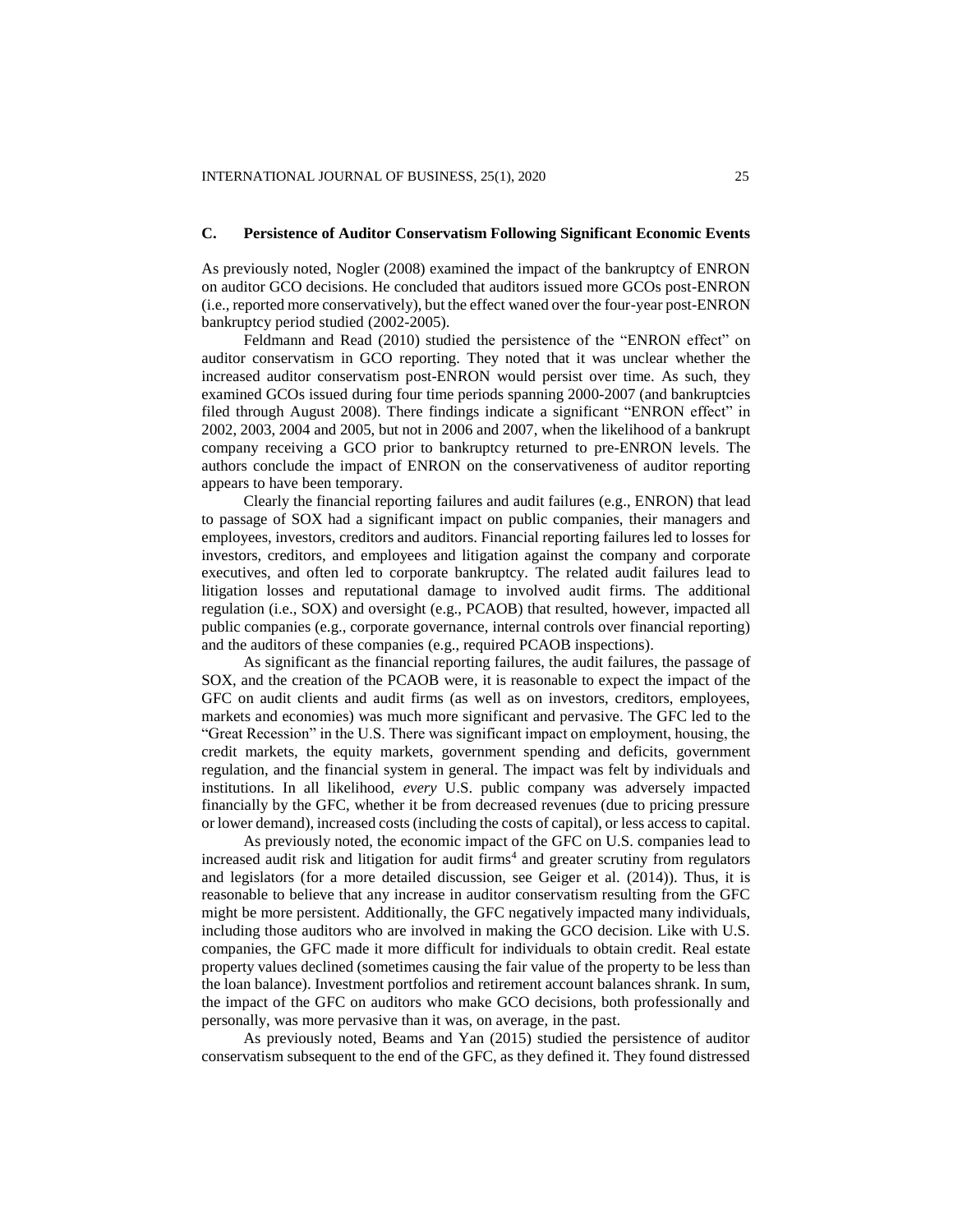companies were no more likely to receive a first-time GCO post-GFC (2010-2011) than they were pre-GFC (2005-2006), suggesting that auditor conservatism returned to pre-GFC levels and the impact of the GFC on auditor reporting decisions was temporary. The differences between their study and this study (i.e., time periods utilized, sample selection criteria) are detailed above. The authors of this paper believe this study may yield differing results since (1) this paper analyzes distressed companies that ultimately went bankrupt (i.e., companies presumably experiencing more severe levels of financial distress) as opposed to distressed companies that may or may not have gone bankrupt; (2) this paper studies ALL GCOs, not just first-time GCOs; and (3) this paper's time periods differ significantly, and this paper studies two time periods subsequent to the GFC<sup>5</sup>. If auditor conservatism increased during the GFC, as prior research indicates, did this more conservative behavior persist post-GFC? And, if so, for how long? This leads to the following:

**RQ1**: If there is an increase in auditor conservatism during the GFC, will such increased conservatism in GCO reporting persist in periods subsequent to the GFC?

# **D. The Effect of Audit Firm Size on Auditor Conservatism in the Going-Concern Decision**

Francis and Krishnan (2002) assert that the behaviors of then Big 6 audit firms likely differed from those of other firms due to differences in firm reputation and clientele that lead to different incentives and risk-management policies. More specifically, Geiger et al. (2005, 29) state: "It is likely that loss functions and hence the threshold judgments related to going concern will vary across audit firms of different sizes." Historically, Big N auditors have reported more conservatively than other (smaller) auditors (DeFond and Subramanyam, 1998; Francis and Krishnan, 1999). Subsequent prior research, however, has been mixed regarding the impact of audit firm size on going-concern decisions.

As previously noted, Francis and Krishnan (2002) found that subsequent to the passage of the PSLRA (which reduced the likelihood of successful litigation against auditors) both Big 6 and non-Big 6 auditors became less conservative, although the decline in non-Big 6 auditor conservatism was not as pronounced as the decline in Big 6 auditor conservatism (i.e., non-Big 6 auditors reported more conservatively than Big 6 auditors post-passage). Francis and Krishnan (2002) suggest that non-Big 6 firms have become more conservative relative to Big 6 firms because of the potential high costs of litigation relative to fewer firm resources (in comparison with the costs and resources of Big 6 firms). Also as previously noted, Geiger et al. (2006) found that Big 6 auditors became less conservative after passage of the PSLRA, but that non-Big 6 auditors exhibited no such change in reporting behavior.

Focusing on auditor reporting behavior pre- and post-ENRON bankruptcy, Nogler (2008) hypothesized that the proportion of GCOs for clients entering bankruptcy (post-ENRON) would be greater for (then) Big 5/4 firms than for other firms. He found, however, that "smaller" firms became more conservative in the post-ENRON bankruptcy environment than did Big 5/4 firms and "second tier" firms. In their study of auditor conservatism after ENRON, Feldmann and Read (2010) included auditor firm size as a variable in their regression model, but it was insignificant, suggesting that auditor behavior after ENRON did not differ significantly between Big 4 and other firms.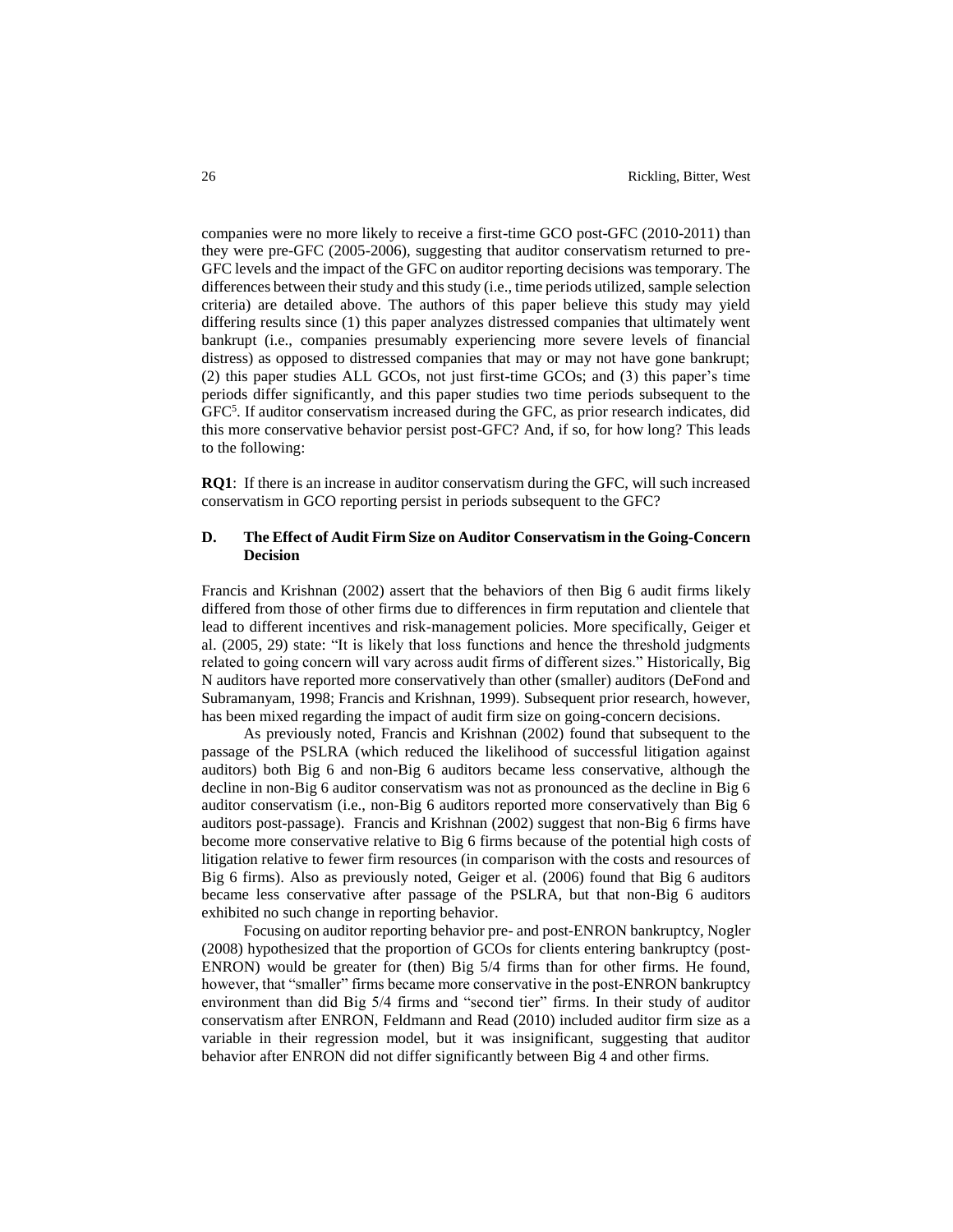In additional analysis, Geiger et al. (2005) considered the impact of audit firm size on auditor GCO decisions immediately prior to and subsequent to the passage of SOX. They found no significant differences in the reporting decisions of (then) Big 5 and non-Big 5 firms. In an examination of Type I and II GCO reporting errors prior to and subsequent to the enactment of SOX, Myers et al. (2013) suggested that non-Big N auditors may be more conservative in their going-concern reporting decisions due to the impact of the Act on litigation risk and because non-Big N firms have riskier clients, fewer resources, and are more at-risk when named in a lawsuit. Contrary to Geiger et al. (2005), their results indicated that indeed non-Big N auditors were more likely to issue a GCO after 2001.

Finally, Geiger et al. (2014) hypothesized the likelihood of issuing a GCO increased more for Big 4 firms than non-Big 4 firms following commencement of the GFC. Contrary to expectations, no significant differences between the GCO reporting behaviors of Big 4 firms and non-Big 4 firms were found. Rather, the probability of issuing a GCO significantly increased at the onset of the GFC for both Big 4 and non-Big 4 firms. Recall that Geiger et al. (2014) did not extend their analysis beyond the GFC period to examine whether the effect persisted post-GFC.

This mixed findings of prior research lead to the following research question:

**RQ2:** Will the GCO decisions of Big 4 and non-Big 4 firms differ during and/or subsequent to the GFC?

### **III. RESEARCH METHOD**

# **A. Data**

The authors begin by obtaining a list of firms from Audit Analytics and BankruptcyData.com that filed for bankruptcy between January 1, 2008 and December 31, 2014.The authors exclude duplicate filings, filings by privately-held companies, and filings by companies that lack necessary audit opinion data. Consistent with Feldmann and Read (2010) the authors use the audit report date to classify an observation into one of four time periods. Consistent with Geiger et al. (2014) and Feldmann and Read (2010), the authors limit the sample to those observations having an audit report date of 12 months or less prior to the bankruptcy filing date, eliminate firms in financial services  $(SIC: 6000-6999)$  and remove firms that are not in financial distress<sup>6</sup>. A firm is considered to be in financial distress if it possesses any one of the following: negative net income, negative retained earnings, negative working capital, or negative cash flows from operations (e.g., McKeown, Mutchler, and Hopwood, 1991; Geiger et al., 2005; Geiger et al., 2014). The process of confirming industry and determining financial distress also led to a reduction in sample size due to firms lacking the necessary data in Compustat or in 10-K filings in the SEC's EDGAR database. A final sample size of 305 observations resulted. See Table 1.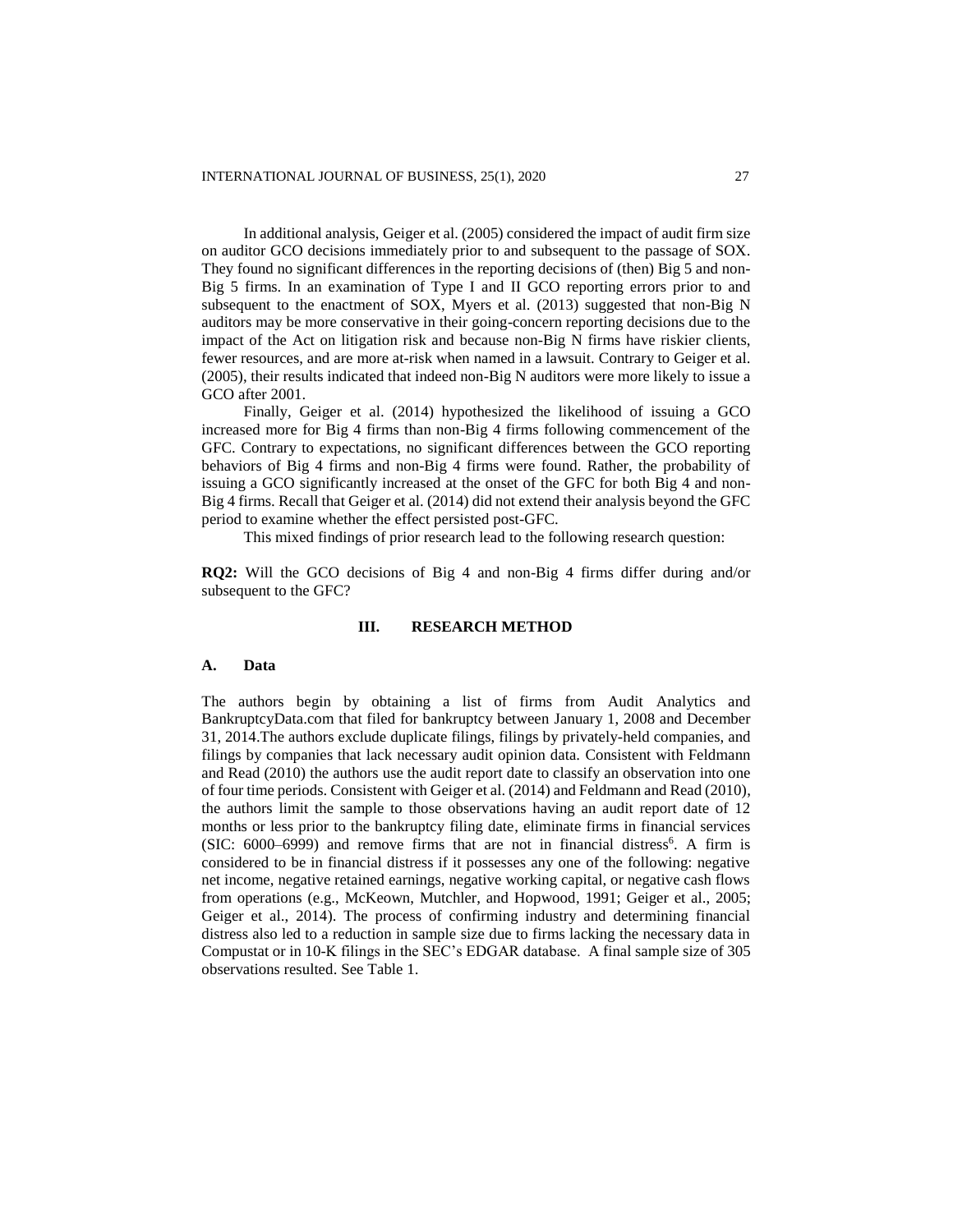|                                                       |          |      | Table 1                          |          |          |      |      |              |
|-------------------------------------------------------|----------|------|----------------------------------|----------|----------|------|------|--------------|
|                                                       |          |      | Sample selection and description |          |          |      |      |              |
|                                                       | 2014     | 2013 | 2012                             | 2011     | 2010     | 2009 | 2008 | <b>Total</b> |
| Company bankruptcies                                  |          |      |                                  |          |          |      |      |              |
| identified from Audit                                 | 63       | 102  | 106                              | 128      | 154      | 341  | 232  | 1,126        |
| Analytics and                                         |          |      |                                  |          |          |      |      |              |
| BankruptcyData.com <sup>a</sup>                       |          |      |                                  |          |          |      |      |              |
| Less:                                                 |          |      |                                  |          |          |      |      |              |
| Privately-held or lacking<br>audit opinion data       | 22       | 45   | 39                               | 43       | 70       | 127  | 70   | 416          |
| In the financial services                             | 3        | 5    | 5                                | 9        | 20       | 35   | 17   | 94           |
| No audit opinion within 1<br>year prior to bankruptcy | 6        | 17   | 13                               | 19       | 16       | 38   | 40   | 149          |
| Not in Compustat /<br>lacking control variables       | 3        | 12   | 10                               | 18       | 9        | 49   | 56   | 157          |
| Not financially distressed                            | $\Omega$ | 1    | $\Omega$                         | $\Omega$ | $\Omega$ | 1    | 3    | 5            |
| Final Sample                                          | 29       | 22   | 39                               | 39       | 39       | 91   | 46   | 305          |

<sup>a</sup> Observations classified by year in which bankruptcy filing occurred.

Final sample classified by audit opinion date

| Year of<br>Bankruptcy | $7/1/2012 -$<br>5/5/2014<br><b>Time Period 4</b> | $7/1/2010 -$<br>6/30/2012<br><b>Time Period 3</b> | $9/1/2008 -$<br>6/30/2010<br><b>Time Period 2</b> | $3/15/2007 -$<br>8/31/2008<br><b>Time Period 1</b> | <b>Total</b> |
|-----------------------|--------------------------------------------------|---------------------------------------------------|---------------------------------------------------|----------------------------------------------------|--------------|
| 2014                  | 29                                               |                                                   |                                                   |                                                    | 29           |
| 2013                  | 19                                               |                                                   |                                                   |                                                    | 19           |
| 2012                  | 1                                                | 3                                                 |                                                   |                                                    | 4            |
| 2011                  |                                                  | 37                                                | 10                                                |                                                    | 47           |
| 2010                  |                                                  | 30                                                | 38                                                |                                                    | 68           |
| 2009                  |                                                  | 1                                                 | 73                                                | 18                                                 | 92           |
| 2008                  |                                                  |                                                   |                                                   | 46                                                 | 46           |
| Total                 | 49                                               | 71                                                | 121                                               | 64                                                 | 305          |

### **B. Empirical Model**

The authors employ logistic regression models with audit opinion type as the dependent variable and include control variables utilized in extant GC research (Geiger et al., 2005; Fargher and Jiang, 2008; Feldmann and Read, 2010; Geiger et al., 2014) to examine whether the likelihood of issuing a GCO was influenced by the GFC (H1) and, if so, whether such influence persisted in the periods that followed the GFC (RQ1), and whether reporting behavior and persistence differed by audit firm size (RQ2). Control variables include company size (measured as annual sales in millions), probability of bankruptcy measured by Hopwood's score<sup>7</sup>, bankruptcy lag (the number of days between the audit opinion date and the bankruptcy filing date), audit report lag (the number of days between the fiscal year-end date and the audit opinion date), as well as indicator variables for the following: default status, receiving a GC modified opinion in the prior year, and client risk.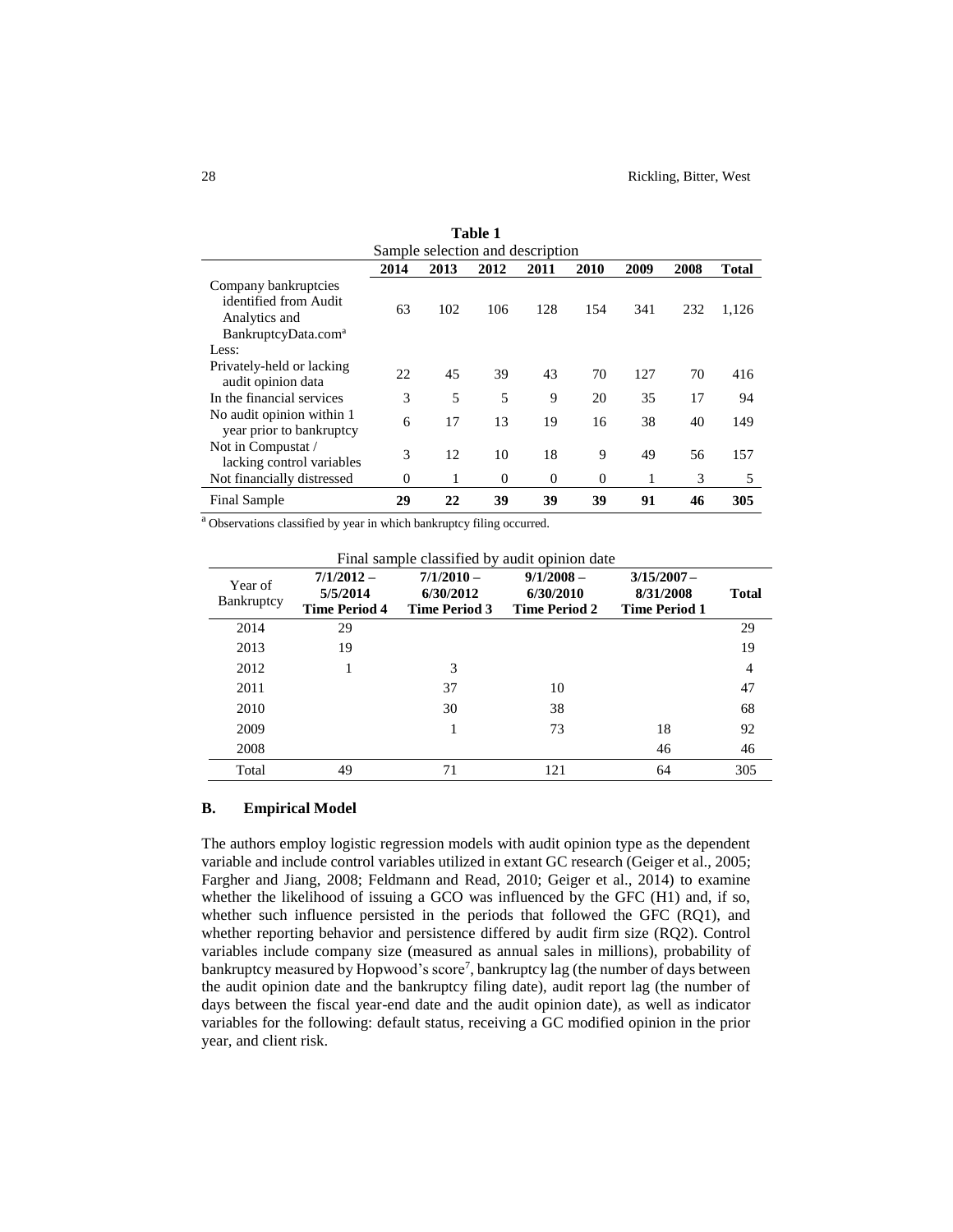Following Feldmann and Read (2010) and Geiger et al. (2014), the variables of interest in these models are the time periods during which the audit opinion was rendered and auditor type. This study classifies an observation into *TIME1* if the audit opinion is dated prior to the start of the GFC (defined as September 1, 2008 per Geiger et al. (2014)) and on or after March 15, 2007 (the earliest audit opinion date in the sample). An observation is categorized into *TIME2* if the audit opinion was issued during the GFC, which the authors consider to be September 1, 2008 through June 30, 2010. This study selects the date June 30, 2010 as the cut-off for audit opinions issued during the GFC for the following reason. Geiger et al. (2014) report that the GFC officially ended in June of 2009 (NBER, 2010). The average length of time for the sample of firms from the end of the fiscal reporting year to the audit report date is 182 days or approximately 6 months. Thus, firms having a fiscal year end up through December 31, 2009 (i.e. at least half of their fiscal year occurred during the GFC) would have received their completed and signed audits on average by the end of June, 2010<sup>8</sup> . Observations are allocated to *TIME3* and *TIME4* if the audit opinion was dated July 1, 2010 through June 30, 2012 and July 1, 2012 through May 5, 2014, respectively<sup>9</sup>. Observations are also classified by auditor type – Big 4 or non-Big 4. The regression models are as follows:

*Going-Concern*  $(0, 1) = b_0 + b_1$ *SIZE* +  $b_2$ *HOP* +  $b_3$ *BKTLAG* +  $b_4$ *AUDLAG* +  $b_5$ *DEF + b6PRIORGC + b7RISKY + b8BIG4 + b9TIME2* (Model 1)

 $Going-Concern (0, 1) = b<sub>0</sub> + b<sub>1</sub> SIZE + b<sub>2</sub>HOP + b<sub>3</sub>BKTLAG + b<sub>4</sub>ADDLAG + b<sub>5</sub>DEF$  $+ b_6 P R I OR G C + b_7 R I S K Y + b_8 B I G 4 + b_9 T I M E 1 + b_{10} T I M E 3 + b_{11} T I M E 4$  (Model 2)

where *Going-Concern* = 1 when the firm received a GCO. Variable definitions: *SIZE* = natural log of sales (in millions of dollars);

*HOP* = Hopwood bankruptcy probability score, see Feldmann and Read (2010); *BKTLAG* = square root of the number of days from audit report date to bankruptcy date; *AUDLAG* = square root of the number of days from fiscal year end to audit report date;

 $DEF = 1$  if the company is in default, else 0;

*PRIORGC* = 1 if company received an opinion modified for going concern in the previous year, else 0;

 $RISKY = 1$  if company operates in a risky industry<sup>10</sup>, else 0;

 $BIG4 = 1$  if Big 4 auditor, else 0;

*TIME1* = audit opinion dated between  $3/15/2007$  and  $8/31/2008$  (Pre-GFC period);

 $TIME2 =$  audit opinion dated between  $9/1/2008$  and  $6/30/2010$  (GFC period);

 $TIME3 =$  audit opinion dated between  $7/1/2010$  and  $6/30/2012$  (1<sup>st</sup> Post-GFC period);

*TIME4* = audit opinion dated between  $7/1/2012$  and  $5/5/2014$  ( $2<sup>nd</sup> Post-GFC period$ ).

Following Geiger et al. (2014), model one includes only *TIME2* and is the coefficient of interest with respect to determining whether the likelihood of issuing a GCO was affected during the GFC and similar to Feldmann and Read (2010), the authors exclude *TIME2* (the GC period) in model 2 in order to compare the variables *TIME1*, *TIME3*, and *TIME4* to *TIME2*. A negative coefficient on any of these variables indicates that the likelihood of receiving a GC modified opinion is lower in those periods relative to the GFC period.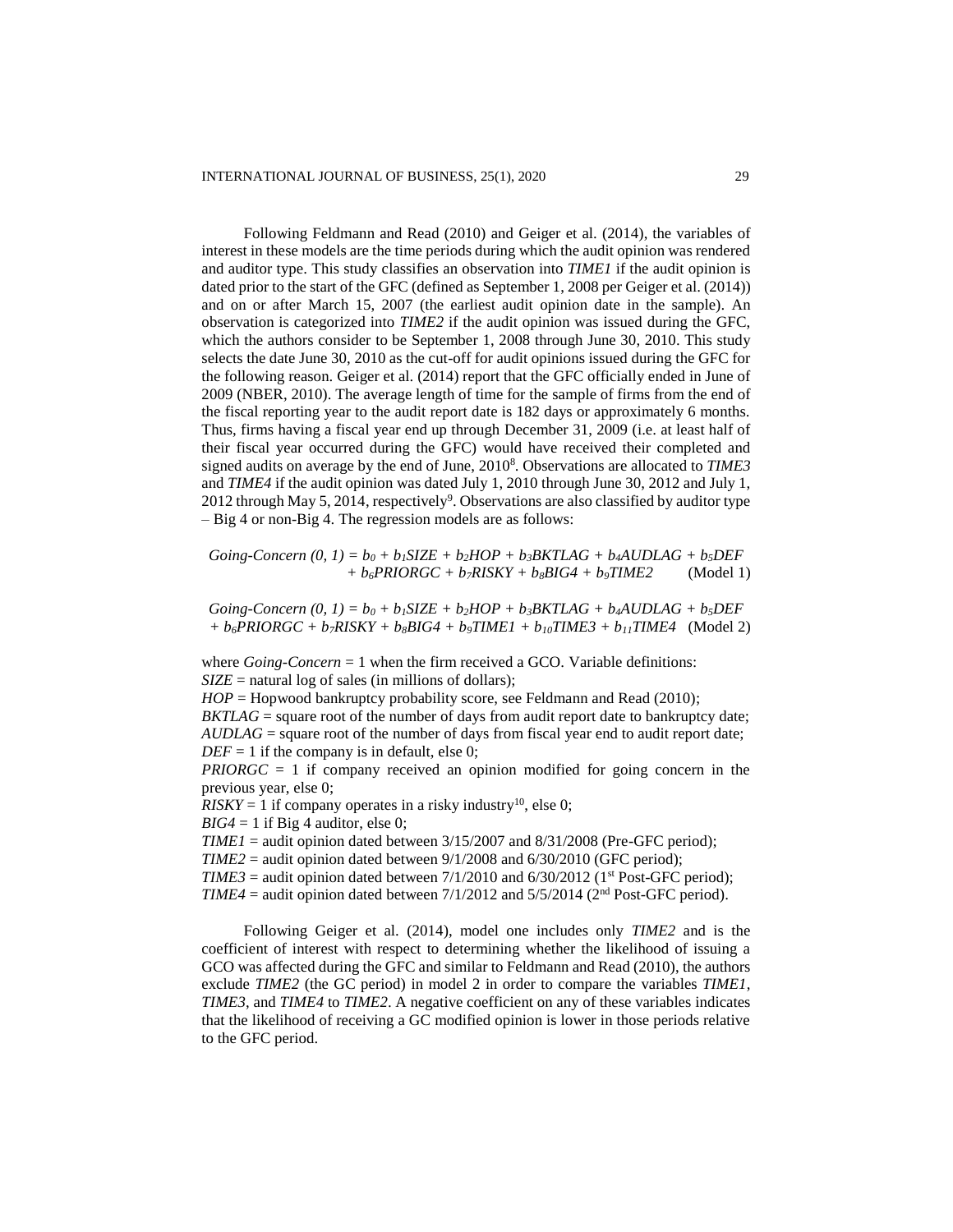### **IV. RESULTS**

Table 2 presents audit opinion data organized by time period and by auditor type for the 305 firms in the sample. Recall that the earliest (latest) audit opinion in the sample was rendered on March 15, 2007 (May 5, 2014) and that bankruptcy was entered into, on average, six months later. The significant impact of the GFC on companies and auditors can be noted by the number audit opinions given during each time period that later led to a bankruptcy filing. Audit opinions issued during the GFC period (*TIME2*) gave rise to the highest number (121) of future bankruptcies. In the pre-GFC period (*TIME1)*, there were 64 subsequent bankruptcies filed and post-GFC there were 71 (during *TIME3*) and 49 (during *TIME4*) subsequent bankruptcies filed, respectively. During the GFC period, 79 percent of firms that subsequently filed for bankruptcy received a GCO, more than any other period. Conversely, during the GFC 21 percent of subsequently bankrupt firms received a non-modified opinion, a percentage lower than the pre- and post-GFC periods (39 percent, 34 percent, and 33 percent, respectively). Stated differently, auditors committed the least number of type II misclassifications during the GFC than in the preceding and subsequent periods. The authors of this paper also observe that non-Big 4 auditors issued a higher proportion of GCOs than Big 4 firms in all time periods. Further, where Feldmann and Read (2010) find the percentage of type II errors for the most recent two-year period (i.e. *TIME3* and *TIME4*) is comparable to the period prior to Enron and SOX, this study observes a similar trend but only for Big 4 auditors with a 48 percent rate of misclassification that is trending toward the pre-GFC percentage (54 percent). However, the rate of type 2 errors for non-Big 4 firms *decreased* in *TIME4* relative to *TIME1*. Collectively, Table 2 provides some initial evidence that conservatism in GCO reporting may have differed between Big 4 and non-Big 4 audit firms during the periods of analysis.

The descriptive statistics for all control variables in the model for all companies in the sample are presented in Panel A of Table 3. Following prior research, this study partitions the data by time period and opinion type and identify variables that are significantly different between bankrupt firms receiving a GCO and those not receiving a GCO (No GCO). Similar to Feldmann and Read (2010), when examined with all time periods combined, companies that have a higher bankruptcy probability score, a shorter bankruptcy lag, a longer audit report lag, are in default, received a GCO in the prior year, or have a non-Big 4 auditor are *more* likely to receive a GCO, but significance of some of these variables is lost across individual time periods. The riskiness of the client does not appear to be significantly related to the likelihood of receiving a GCO in any time period. With respect to observations in specific time periods: the average Hopwood bankruptcy probability score, and the Hopwood score of companies receiving a GCO, of 56.05 and 69.17 respectively, is highest during *TIME2* (i.e. the GFC); companies having higher sales (i.e. larger companies) had a higher Hopwood score and received more of the GCOs in *TIME2* and *TIME4*, and the majority of non-GCOs were issued by the Big 4 firms and this difference is significant in *TIME1* and *TIME4*.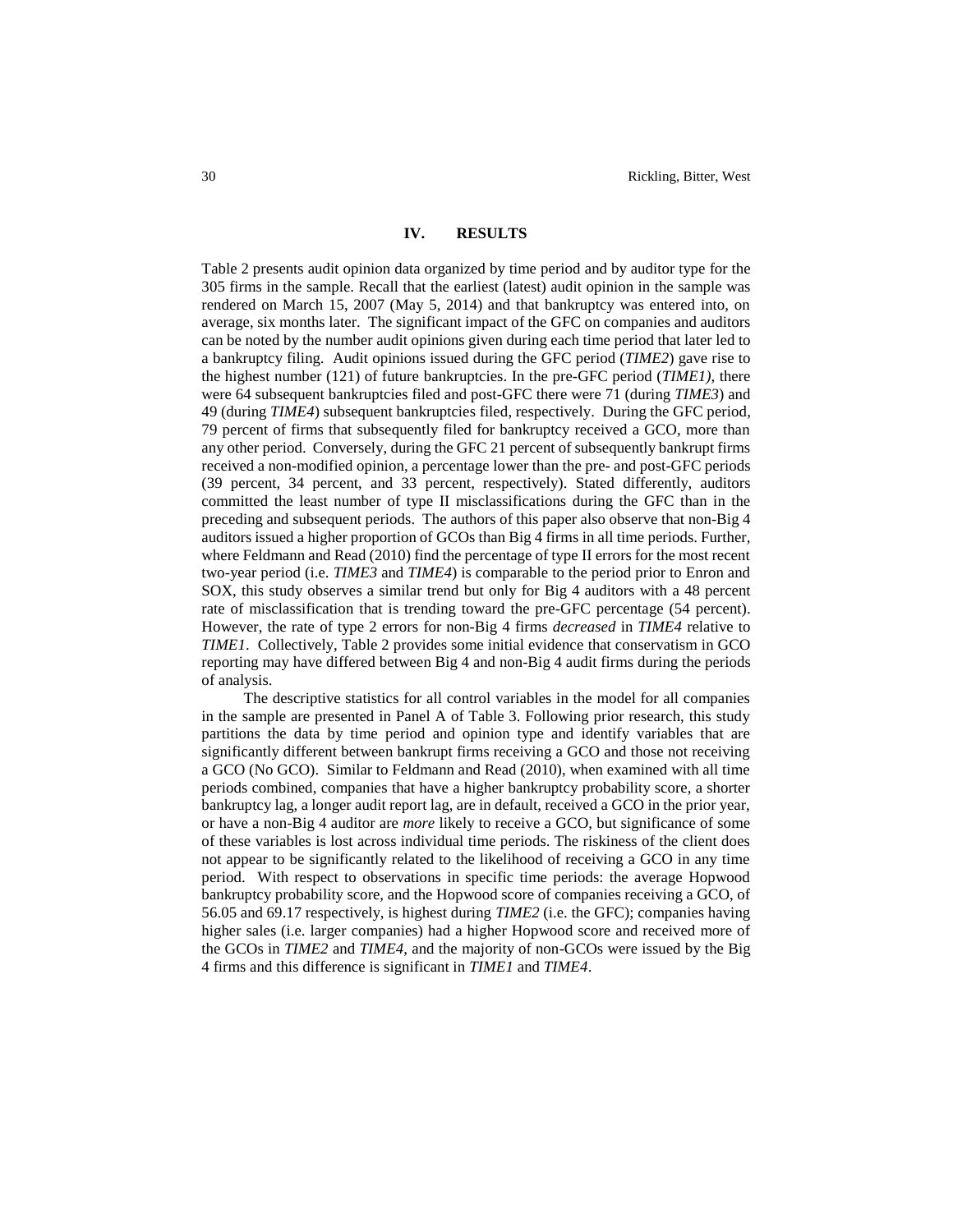INTERNATIONAL JOURNAL OF BUSINESS, 25(1), 2020 31

|                             |                     |                                                            |                                    |                     |                                                         |                                       |                     |                                                                |                                       |                     | Audit opinions for bankrupt mins by third perfour retimeer and percentage |                                    |              |                            |                                        |
|-----------------------------|---------------------|------------------------------------------------------------|------------------------------------|---------------------|---------------------------------------------------------|---------------------------------------|---------------------|----------------------------------------------------------------|---------------------------------------|---------------------|---------------------------------------------------------------------------|------------------------------------|--------------|----------------------------|----------------------------------------|
|                             |                     |                                                            |                                    |                     |                                                         |                                       |                     | <b>Time Period</b>                                             |                                       |                     |                                                                           |                                    |              |                            |                                        |
|                             |                     | 3/15/2007 - 8/31/2008<br><b>Time Period 1</b><br>(Pre-GFC) |                                    |                     | $9/1/2008 - 6/30/2010$<br><b>Time Period 2</b><br>(GFC) |                                       |                     | $7/1/2010 - 6/30/2012$<br><b>Time Period 3</b><br>(Post-GFC I) |                                       |                     | $7/1/2012 - 5/5/2014$<br><b>Time Period 4</b><br>(Post-GFC II)            |                                    |              | Totals                     |                                        |
| Type of<br>Audit<br>Opinion | All<br><b>Firms</b> | Firms<br>W/<br>Big4<br>Auditor                             | Firms<br>w/Non-<br>Big4<br>Auditor | All<br><b>Firms</b> | Firms<br>w/Biq4<br>Auditor                              | Firms<br>$w/N$ on-<br>Big4<br>Auditor | All<br><b>Firms</b> | Firms<br>W/Big4<br>Auditor                                     | Firms<br>$w/N$ on-<br>Big4<br>Auditor | All<br><b>Firms</b> | Firms<br>W/Big4<br>Auditor                                                | Firms<br>w/Non-<br>Big4<br>Auditor | All<br>Firms | Firms<br>W/Big4<br>Auditor | Firms<br>W/<br>Non-<br>Big4<br>Auditor |
| Going-                      | 39                  | 13                                                         | 26                                 | 96                  | 38                                                      | 58                                    | 47                  | 14                                                             | 33                                    | 33                  | 12                                                                        | 21                                 | 215          | 77                         | 138                                    |
| Concern<br>Modified         | 61%                 | 46%                                                        | 72%                                | 79%                 | 73%                                                     | 84%                                   | 66%                 | 54%                                                            | 73%                                   | 67%                 | 52%                                                                       | 81%                                | 71%          | 60%                        | 78%                                    |
| Not                         | 25                  | 15                                                         | 10                                 | 25                  | 14                                                      | 11                                    | 24                  | 12                                                             | 12                                    | 16                  | 11                                                                        | 5                                  | 90           | 52                         | 38                                     |
| Modified                    | 39%                 | 54%                                                        | 28%                                | 21%                 | 27%                                                     | 16%                                   | 34%                 | 46%                                                            | 27%                                   | 33%                 | 48%                                                                       | 19%                                | 29%          | 40%                        | 22%                                    |
| Total                       | 64                  | 28                                                         | 36                                 | 121                 | 52                                                      | 69                                    | 71                  | 26                                                             | 45                                    | 49                  | 23                                                                        | 26                                 | 305          | 129                        | 176                                    |
| Sample                      | 100%                | 100%                                                       | 100%                               | 100%                | 100%                                                    | 100%                                  | 100%                | 100%                                                           | 100%                                  | 100%                | 100%                                                                      | 100%                               | 100%         | 100%                       | 100%                                   |

**Table 2** Audit opinions for bankrupt firms by time period: Number and percentage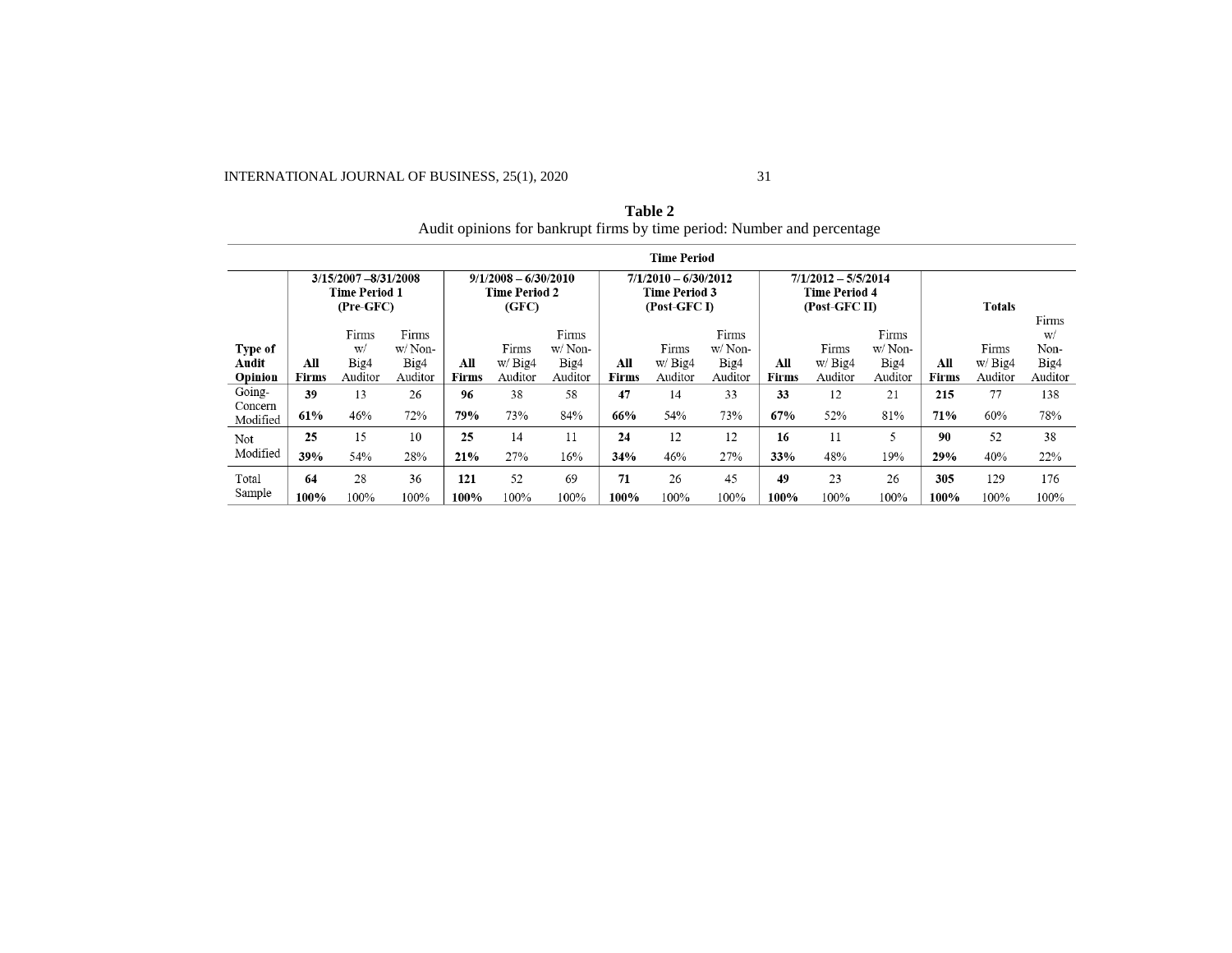32 Rickling, Bitter, West

**Table 3** Descriptive statistics: Mean by time period and by opinion type

Panel A: Entire sample of firms

| TIME           |       |     |              |            |          |          |           |                |              |           |
|----------------|-------|-----|--------------|------------|----------|----------|-----------|----------------|--------------|-----------|
| <b>PERIOD</b>  |       | N   | <b>SALES</b> | <b>HOP</b> | BKT DAYS | AUD_DAYS | DEF       | <b>PRIORGC</b> | <b>RISKY</b> | BIG4      |
|                | GC    | 39  | 119.62       | 23.06      | 188      | 90       | 0.26      | 0.38           | 0.31         | 0.33      |
|                | No GC | 25  | 475.97       | 5.86       | 274      | 83       | 0.08      | 0.08           | 0.24         | 0.60      |
|                | Total | 64  | 258.82***    | $16.34***$ | $222***$ | $87***$  | $0.19*$   | $0.27***$      | 0.28         | $0.44***$ |
|                |       |     |              |            |          |          |           |                |              |           |
| 2              | GC    | 96  | 2,214.06     | 69.17      | 158      | 96       | 0.43      | 0.40           | 0.17         | 0.40      |
|                | No GC | 25  | 1,057.70     | 5.67       | 225      | 82       | 0.00      | 0.08           | 0.24         | 0.56      |
|                | Total | 121 | 1,975.14     | 56.05***   | $171***$ | $93***$  | $0.34***$ | $0.33***$      | 0.18         | 0.43      |
|                |       |     |              |            |          |          |           |                |              |           |
| 3              | GC    | 47  | 236.10       | 39.46      | 166      | 92       | 0.21      | 0.62           | 0.21         | 0.30      |
|                | No GC | 24  | 625.54       | 7.28       | 228      | 74       | 0.00      | 0.04           | 0.33         | 0.50      |
|                | Total | 71  | 367.74*      | $28.58*$   | $187***$ | $86***$  | $0.14***$ | $0.42***$      | 0.25         | 0.37      |
|                |       |     |              |            |          |          |           |                |              |           |
| $\overline{4}$ | GC    | 33  | 655.05       | 32.79      | 140      | 111      | 0.36      | 0.42           | 0.33         | 0.36      |
|                | No GC | 16  | 309.80       | 21.73      | 183      | 82       | 0.13      | 0.00           | 0.31         | 0.69      |
|                | Total | 49  | 542.32       | 29.17      | $154*$   | $101**$  | $0.29*$   | $0.29***$      | 0.33         | $0.47**$  |
|                |       |     |              |            |          |          |           |                |              |           |
| Total          | GC    | 215 | 1,162.46     | 48.73      | 162      | 96       | 0.34      | 0.45           | 0.23         | 0.36      |
|                | No GC | 90  | 647.90       | 9.01       | 232      | 80       | 0.04      | 0.06           | 0.28         | 0.58      |
|                | Total | 305 | 1,010.62     | $37.01***$ | $183***$ | $91***$  | $0.25***$ | $0.33***$      | 0.24         | $0.42***$ |

\*, \*\*\*\*\*\*\*\* Significant difference between GC and No GC subsets at p-value  $< 0.10, < 0.05$ , or  $< 0.01$ , respectively.

Variable Definitions:

SALES = dollar of sales in millions; HOP = Hopwood bankruptcy probability score, see Feldmann and Read (2010); BKT\_DAYS = days between the audit opinion date and bankruptcy date; AUD\_DAYS = days between the fiscal year end and the audit opinion date;  $DEF = 1$  if the company is in default, else 0; PRIORGC = 1 if company received an opinion modified for going concern in the previous year, else 0; RISKY = 1 if company operates in a risky industry, else 0; BIG4 = 1 if Big4 auditor, else 0; TIME1 = audit opinion dated between  $3/15/2007$  and  $8/31/2008$ ; TIME2 = audit opinion dated between  $9/1/2008$  and  $6/30/2010$ ; TIME3 = audit opinion dated between 7/1/2010 and 6/30/2012; and TIME4 = audit opinion dated between 7/1/2012 and 5/5/2014.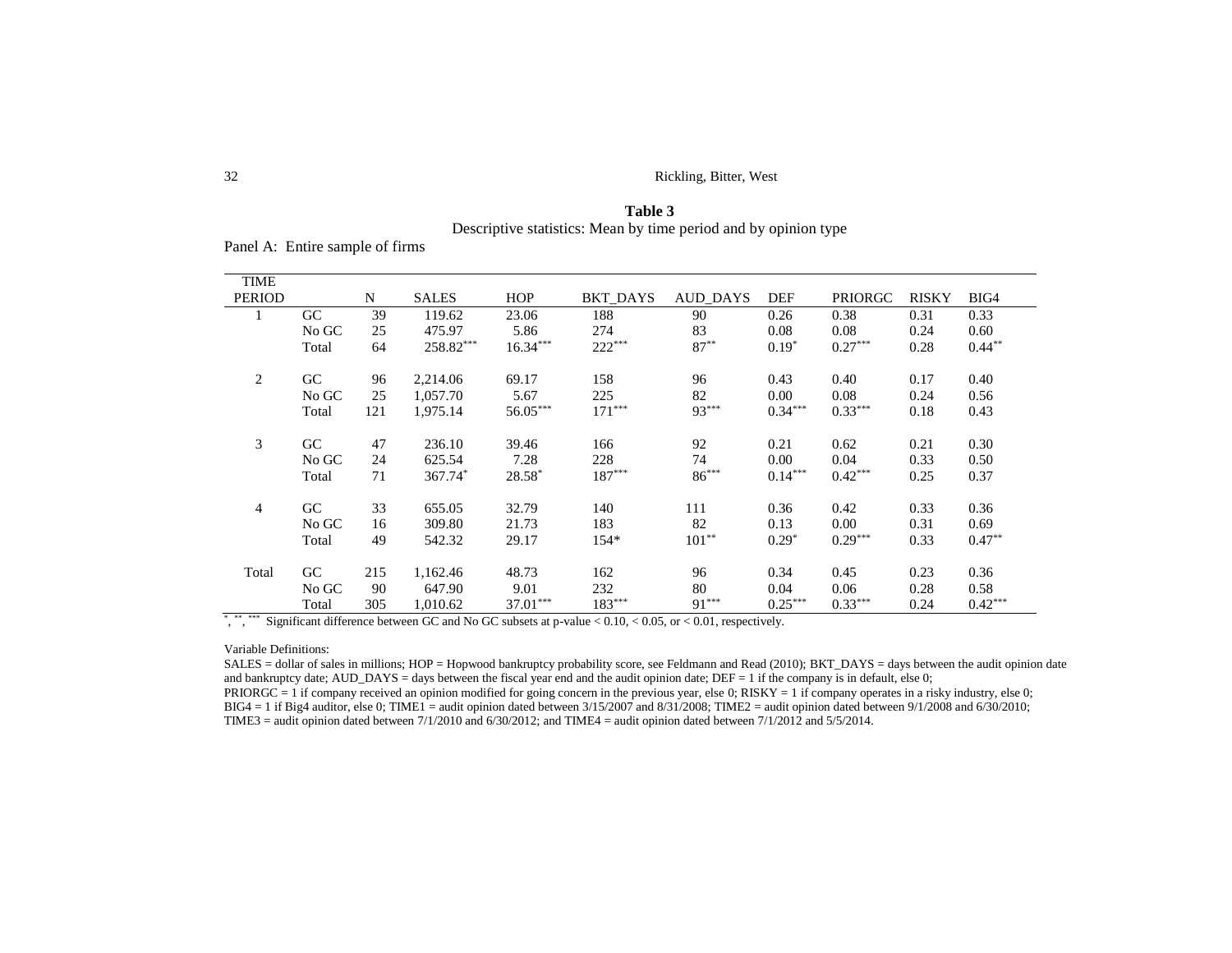| <b>TIME</b>              |       |     |              |           |                                                                                                                                 |                 |            |                |              |
|--------------------------|-------|-----|--------------|-----------|---------------------------------------------------------------------------------------------------------------------------------|-----------------|------------|----------------|--------------|
| <b>PERIOD</b>            |       | N   | <b>SALES</b> | HOP       | <b>BKT DAYS</b>                                                                                                                 | AUD_DAYS        | <b>DEF</b> | <b>PRIORGC</b> | <b>RISKY</b> |
|                          | GC    | 13  | 309.39       | 13.30     | 162                                                                                                                             | 88              | 0.15       | 0.15           | 0.31         |
|                          | No GC | 15  | 656.16       | 5.17      | 287                                                                                                                             | 82              | 0.00       | 0.07           | 0.27         |
|                          | Total | 28  | 495.16**     | $8.95***$ | 229***                                                                                                                          | 84              | 0.07       | 0.11           | 0.29         |
| $\overline{c}$           | GC    | 38  | 5,498.62     | 19.79     | 127                                                                                                                             | 84              | 0.34       | 0.11           | 0.16         |
|                          | No GC | 14  | 1,671.06     | 7.34      | 253                                                                                                                             | 81              | 0.00       | 0.07           | 0.21         |
|                          | Total | 52  | 4,468.13     | 16.44     | $161***$                                                                                                                        | 83              | $0.25***$  | 0.10           | 0.17         |
| 3                        | GC    | 14  | 747.08       | 3.87      | 188                                                                                                                             | 84              | 0.14       | 0.29           | 0.00         |
|                          | No GC | 12  | 1,063.49     | 6.06      | 232                                                                                                                             | 65              | 0.00       | 0.00           | 0.33         |
|                          | Total | 26  | 893.11       | 4.88      | 208                                                                                                                             | $75***$         | 0.08       | $0.15***$      | $0.15***$    |
| $\overline{\mathcal{A}}$ | GC    | 12  | 1,677.07     | 18.60     | 120                                                                                                                             | 97              | 0.17       | 0.17           | 0.17         |
|                          | No GC | 11  | 330.85       | 29.39     | 169                                                                                                                             | 78              | 0.09       | 0.00           | 0.36         |
|                          | Total | 23  | $1,033.23^*$ | 23.76     | 144                                                                                                                             | $88^{\ast\ast}$ | 0.13       | 0.09           | 0.26         |
| Total                    | GC    | 77  | 3,163.04     | 15.61     | 143                                                                                                                             | 86              | 0.25       | 0.16           | 0.16         |
|                          | No GC | 52  | 954.58       | 11.08     | 240                                                                                                                             | 77              | 0.02       | 0.04           | 0.29         |
|                          | Total | 129 | 2,272.81     | 13.79     | 182***                                                                                                                          | $83***$         | $0.16***$  | $0.11***$      | $0.21*$      |
|                          |       |     |              |           | $\frac{1}{2}$ , **, *** Significant difference between GC and No GC subsets at p-value < 0.10, < 0.05, or < 0.01, respectively. |                 |            |                |              |

Panel B: Firms in sample audited by a Big4 firm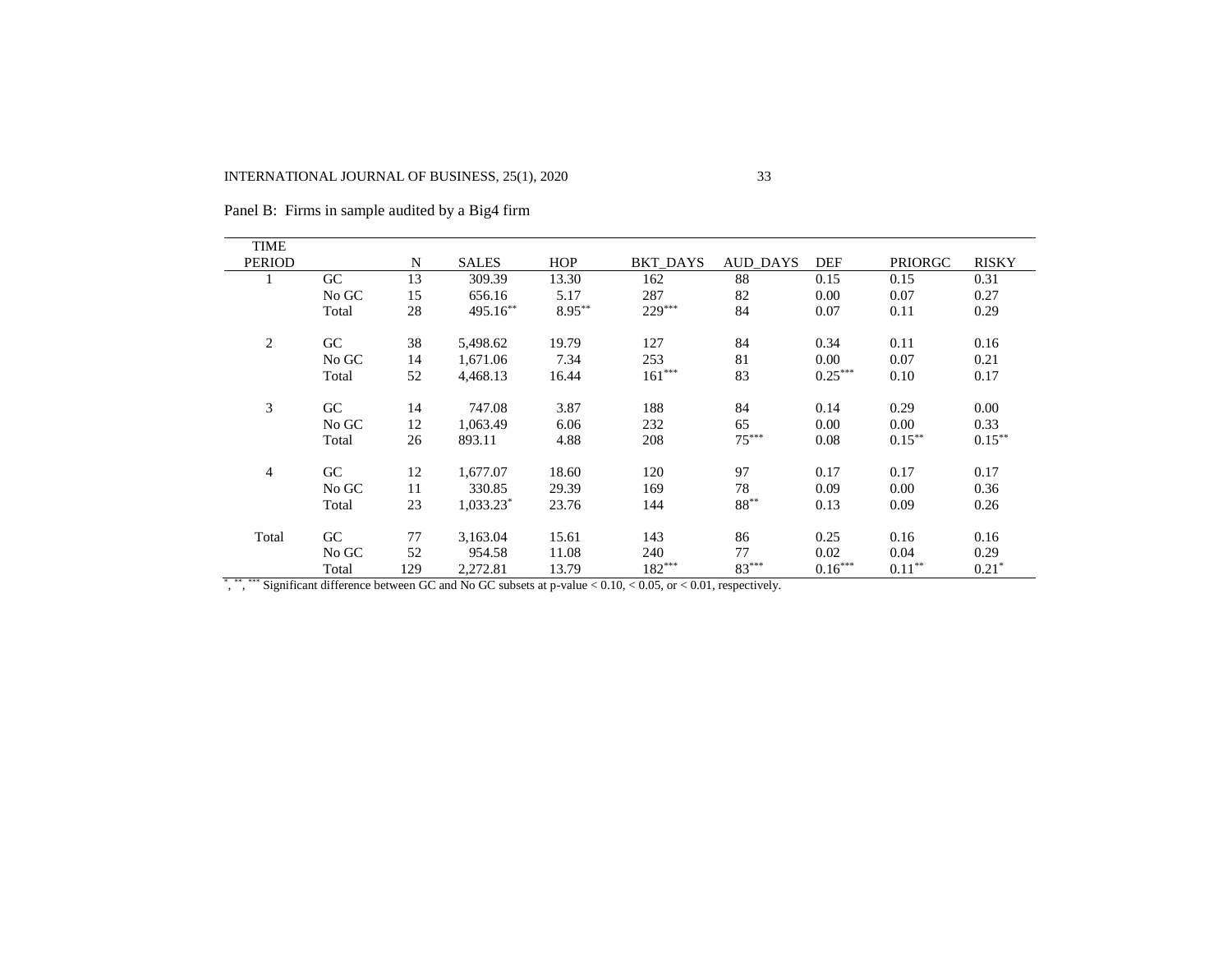| <b>TIME</b>    |       |     |                        |            |          |                                                                                                                           |                       |                       |              |
|----------------|-------|-----|------------------------|------------|----------|---------------------------------------------------------------------------------------------------------------------------|-----------------------|-----------------------|--------------|
| <b>PERIOD</b>  |       | N   | <b>SALES</b>           | HOP        | BKT_DAYS | <b>AUD_DAYS</b>                                                                                                           | DEF                   | <b>PRIORGC</b>        | <b>RISKY</b> |
| 1              | GC    | 26  | 24.74                  | 27.95      | 201      | 91                                                                                                                        | 0.31                  | 0.50                  | 0.31         |
|                | No    | 10  | 205.68                 | 6.90       | 254      | 84                                                                                                                        | 0.20                  | 0.10                  | 0.20         |
|                | GC    |     |                        |            |          |                                                                                                                           |                       |                       |              |
|                | Total | 36  | $75.00**$              | $22.10**$  | 216      | 89                                                                                                                        | 0.28                  | $0.39***$             | 0.28         |
|                |       |     |                        |            |          |                                                                                                                           |                       |                       |              |
| $\sqrt{2}$     | GC    | 58  | 62.10                  | 101.53     | 178      | 104                                                                                                                       | 0.48                  | 0.59                  | 0.17         |
|                | No    | 11  | 277.06                 | 3.55       | 188      | 84                                                                                                                        | 0.00                  | 0.09                  | 0.27         |
|                | GC    |     |                        |            |          |                                                                                                                           |                       |                       |              |
|                | Total | 69  | 96.37                  | $85.91***$ | 179      | $100^{***}$                                                                                                               | $0.41***$             | $0.51***$             | 0.19         |
|                |       |     |                        |            |          |                                                                                                                           |                       |                       |              |
| 3              | GC    | 33  | 19.33                  | 54.55      | 156      | 95                                                                                                                        | 0.24                  | 0.76                  | 0.30         |
|                | No    | 12  | 187.59                 | 8.50       | 225      | 84                                                                                                                        | 0.00                  | 0.08                  | 0.33         |
|                | GC    |     |                        |            |          |                                                                                                                           |                       |                       |              |
|                | Total | 45  | $64.20***$             | $42.27*$   | $174***$ | $92**$                                                                                                                    | $0.18^{\ast\ast\ast}$ | $0.58^{\ast\ast\ast}$ | 0.31         |
|                |       |     |                        |            |          |                                                                                                                           |                       |                       |              |
| $\overline{4}$ | GC    | 21  | 71.04                  | 40.90      | 152      | 118                                                                                                                       | 0.48                  | 0.57                  | 0.43         |
|                | No    | 5   | 263.49                 | 4.86       | 213      | 90                                                                                                                        | 0.20                  | 0.00                  | 0.20         |
|                | GC    |     |                        |            |          |                                                                                                                           |                       |                       |              |
|                | Total | 26  | $108.05*$              | 33.97***   | $163*$   | $113*$                                                                                                                    | 0.42                  | $0.46^{\ast\ast\ast}$ | 0.38         |
| Total          | GC    | 138 | 46.19                  | 67.21      | 173      | 101                                                                                                                       | 0.39                  | 0.61                  | 0.27         |
|                | No    | 38  | 228.24                 | 6.17       | 220      | 85                                                                                                                        | 0.08                  | 0.08                  | 0.26         |
|                | GC    |     |                        |            |          |                                                                                                                           |                       |                       |              |
|                | Total | 176 | $85.50^{\ast\ast\ast}$ | $54.03***$ | $183***$ | $98***$                                                                                                                   | $0.32***$             | $0.49***$             | 0.27         |
|                |       |     |                        |            |          | *, *** **** Significant difference between GC and No GC subsets at p-value $< 0.10, < 0.05$ , or $< 0.01$ , respectively. |                       |                       |              |

Panel C: Firms in sample audited by a non-Big4 firm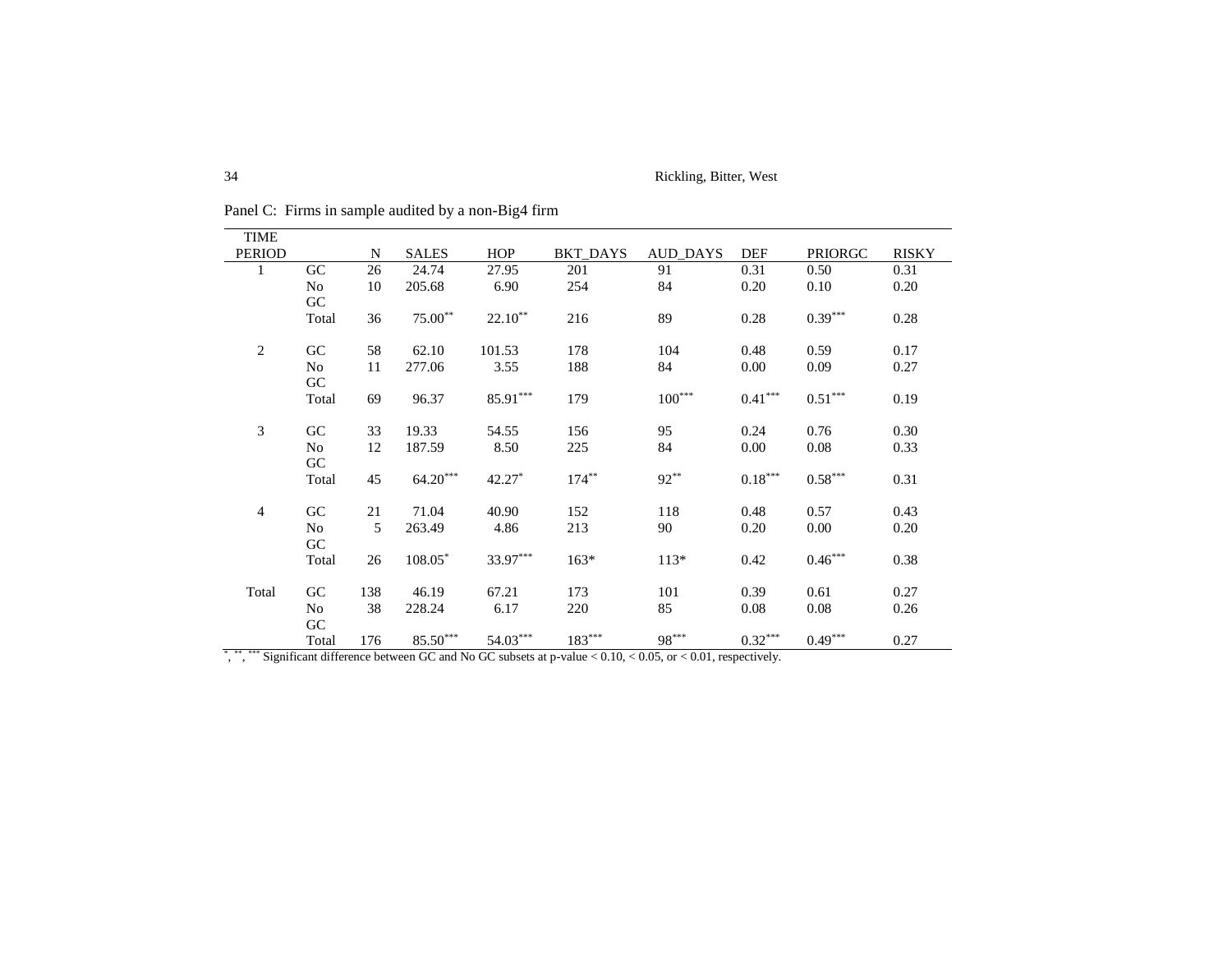The authors then partition the data based on auditor type. Panels B and C present the descriptive statistics for the sub-sample of firms that are audited by a Big 4 or non-Big 4 firm, respectively. The data illustrates that Big 4 firms audit much larger companies in the sample (having average sales of \$2,272.81 million, as noted in Panel B) than non-Big 4 firms (that audit companies with average sales of only \$85.50 million, as noted in Panel C). The companies audited by Big 4 firms are far less financially distressed, with lower measures of *HOP*, *DEF*, and *PRIORGC* than those of non-Big 4 firms. In *TIME2* and *TIME4*, average sales were higher for companies receiving a GCO than a non-GCO from a Big 4 auditor, but that non-Big 4 firms consistently issued GCOs to the smaller client firms in all 4 time periods. Thus, the statistics in Panel A of Table 3 showing that larger firms received a GCO in *TIME2* and *TIME4* appears to be driven by the behavior of Big 4 audit firms.

The authors also examined the correlation matrix for the independent variables in the model. All correlations are less than 0.405 except for a 0.576 relationship between company size and auditor type and a 0.521 relationship between company size and receiving a prior GCO. Variance inflation factors (VIFs) were also calculated to assess possible multicollinearity with the variable SIZE having the highest VIF at 2.08. Prior research has identified multicollinearity to likely be a problem when the VIF is equal to 10.0 (Gujarathi, 1995) and since the VIF value for SIZE is far below this threshold, the authors do not believe multicollinearity will adversely affect the logistic regressions.

Results from the logistic regressions are presented in Table 4. All regressions have Chi-square measures that are significant at  $p < 0.001$ . This paper begins with discussing the results of Model 1 and Model 2 as they pertain to the full sample. With respect to the control variables, all coefficients are in the direction that has been documented in prior research (Geiger et al., 2014; Feldmann and Read, 2010) and the coefficients of *SIZE* (negative), *BKTLAG* (negative), *DEF* (positive)*, PRIORGC* (positive)*,* and *RISKY* (negative) are significantly associated with the likelihood of receiving a GCO in both models. Additionally, the control variable *BIG4* in both model 1 and model 2 for the full sample was positive and significant. This suggests that the GCO decisions of audit firms differ between the Big 4 and non-Big 4 firms.

Concerning this paper's time-based variables of interest, the authors find results that are consistent with Geiger et al. (2014). For model 1, the authors find a positive coefficient for *TIME2*, the time period associated with the GFC, that is significant at  $p =$ .054 indicating that there is a statistically significant increase in the overall probability of a subsequently bankrupt firm receiving a GCO during the GFC. For Model 2, the coefficients for all other time periods are negative and, similar to results obtained in Feldmann and Read (2010), the coefficient for *TIME4*, the time period farthest from the GFC, is significantly negative with  $p=0.03$ . Thus, there is a statistically significant decrease in the likelihood of receiving a GCO during the period farthest from the GFC relative to all other time periods. That said, there was NOT a statistically significant decrease in the likelihood of receiving a GCO during the two-year time period immediately following the GFC period, suggesting there was limited persistence of the GFC effect. With respect to H1 and RQ1, these findings support the argument that auditors behave more conservatively when their profession is likely to be under greater scrutiny (*TIME2*) and that this behavior persists through the two-year period immediately following the GFC period, but this conservatism subsequently wanes (in *TIME4*).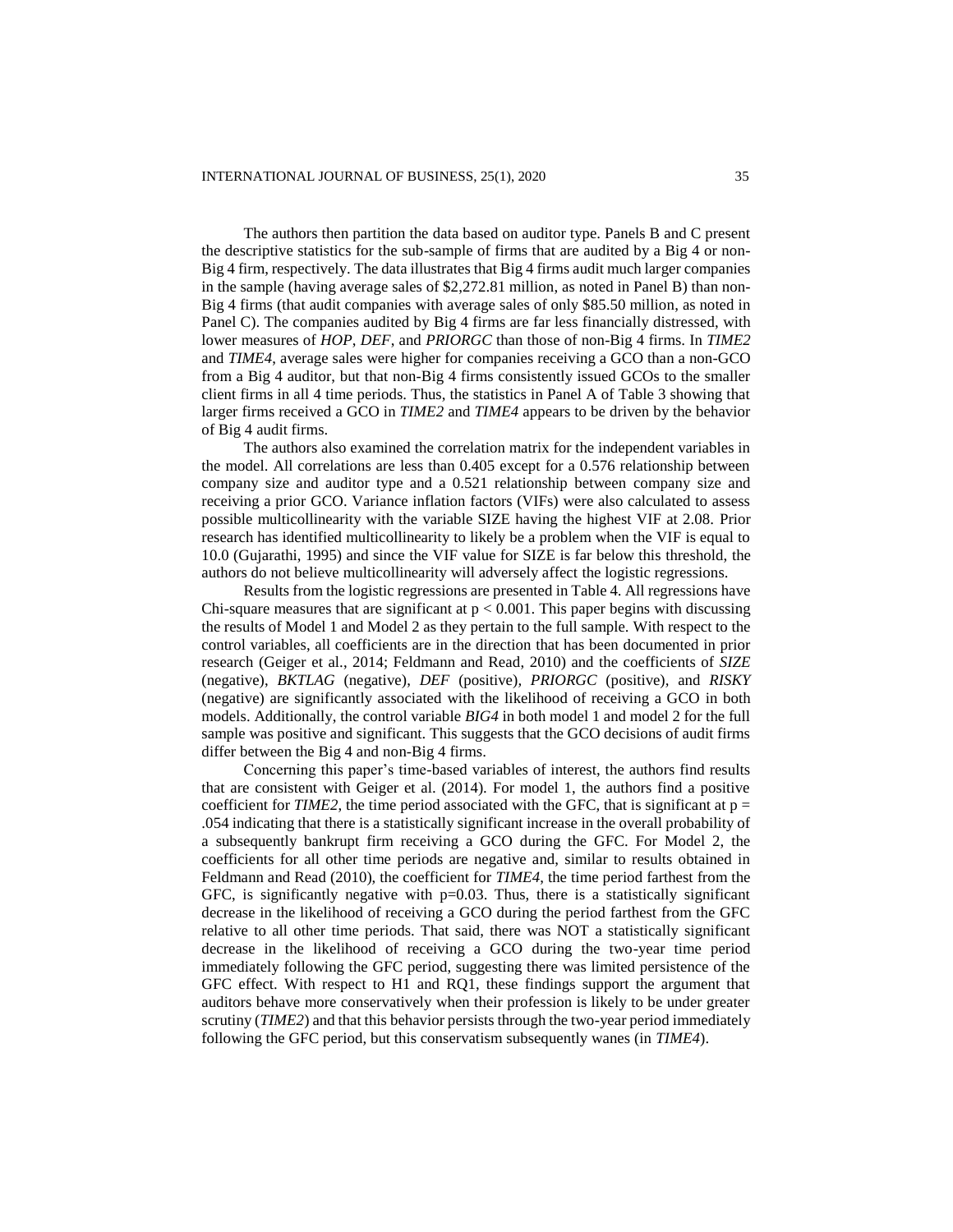# **Table 4** Results of logistic regression

 $Going\text{-}Concern = b0 + b1SIZE + b2HOP + b3BKTLAG + b4AUDLAG + b5DEF +$ *b6PRIORGC + b7RISKY + b8BIG4 + b9TIME2* (Model 1)

*Going-Concern = b0 + b1SIZE + b2HOP + b3BKTLAG + b4AUDLAG + b5DEF + b6PRIORGC + b7RISKY + b8BIG4 + b9TIME1 + b10TIME3 + b11TIME4* (Model 2)

|                                 |                            | Model 1                                   |                                   |                            | Model 2                    |                                   |  |  |
|---------------------------------|----------------------------|-------------------------------------------|-----------------------------------|----------------------------|----------------------------|-----------------------------------|--|--|
| <b>Variable</b>                 |                            | Coefficient (Chi-Square)                  |                                   | Coefficient (Chi-Square)   |                            |                                   |  |  |
|                                 | Full<br><b>Sample</b>      | <b>Audited</b><br>by Big4                 | <b>Audited</b><br>by Non-<br>Big4 | Full<br><b>Sample</b>      | <b>Audited</b><br>by Big4  | <b>Audited</b><br>by Non-<br>Big4 |  |  |
| Constant                        | 2.015<br>(0.760)           | 4.711<br>(1.949)                          | $-0.259$<br>(0.004)               | 2.506<br>(1.174)           | 5.573<br>(2.535)           | 0.177<br>(0.002)                  |  |  |
| <b>SIZE</b>                     | $-0.469$<br>$(21.140)$ *** | $-0.317$<br>$(5.558)$ **                  | $-0.747$<br>$(16.314)$ ***        | $-0.471$<br>$(20.888)$ *** | $-0.354$<br>$(6.535)$ **   | $-0.778$<br>$(16.430)$ ***        |  |  |
| <b>HOP</b>                      | 0.001<br>(0.028)           | 0.000<br>(0.942)                          | 0.057<br>$(3.994)$ **             | 0.001<br>(0.040)           | 0.000<br>(0.008)           | 0.058<br>$(3.992)$ **             |  |  |
| <b>BKTLAG</b>                   | $-0.251$<br>$(25.395)$ *** | $-0.311$<br>${\left(17.007\right)}^{***}$ | $-0.216$<br>$(7.105)$ ***         | $-0.260$<br>$(25.457)$ *** | $-0.350$<br>$(17.851)$ *** | $-0.211$<br>$(6.742)$ ***         |  |  |
| <b>AUDLAG</b>                   | 0.355<br>$(2.796)^*$       | 0.113<br>(0.145)                          | 0.639<br>(2.502)                  | 0.390<br>$(3.384)^{*}$     | 0.194<br>(0.398)           | 0.622<br>(2.243)                  |  |  |
| <b>DEF</b>                      | 1.726<br>$(8.530)$ ***     | 2.538<br>$(4.723)$ **                     | 2.031<br>$(6.691)$ **             | 1.802<br>$(9.076)$ ***     | 2.475<br>$(4.574)$ **      | 1.948<br>$(5.990)$ **             |  |  |
| <b>PRIORGC</b>                  | 2.000<br>$(13.092)$ ***    | 2.121<br>$(5.584)$ **                     | 1.329<br>(2.519)                  | 1.955<br>$(12.518)$ ***    | 2.257<br>$(6.076)$ **      | 1.452<br>$(2.842)^*$              |  |  |
| <b>RISKY</b>                    | $-0.944$<br>$(4.442)$ **   | $-0.614$<br>(0.819)                       | $-1.342$<br>$(3.348)^*$           | $-0.921$<br>$(4.216)$ **   | $-0.539$<br>(0.625)        | $-1.376$<br>$(3.480)^*$           |  |  |
| BIG4                            | 0.750<br>$(3.385)^*$       |                                           |                                   | 0.783<br>$(3.628)^*$       |                            |                                   |  |  |
| TIME <sub>2</sub>               | 0.701<br>$(3.718)^{*}$     | 0.852<br>$(2.801)^*$                      | 0.218<br>(0.136)                  |                            |                            |                                   |  |  |
| <b>TIME1</b>                    |                            |                                           |                                   | $-0.655$<br>(1.990)        | $-0.696$<br>(1.053)        | $-0.404$<br>(0.314)               |  |  |
| TIME3                           |                            |                                           |                                   | $-0.427$<br>(0.847)        | $-0.250$<br>(0.141)        | $-0.380$<br>(0.252)               |  |  |
| TIME4                           |                            |                                           |                                   | $-1.132$<br>$(4.694)$ **   | $-1.913$<br>$(6.077)$ **   | 0.255<br>(0.092)                  |  |  |
| No. of<br>Observations          | 305                        | 129                                       | 176                               | 305                        | 129                        | 176                               |  |  |
| Model Chi-<br>Square            | $151.468***$               | 62.312***                                 | 93.552***                         | 153.006***                 | 66.447***                  | 94.192***                         |  |  |
| Cox and Snell<br>$\mathbb{R}^2$ | 39.1%                      | 38.3%                                     | 41.2%                             | 39.4%                      | 40.3%                      | 41.4%                             |  |  |
| Nagelkerke $R^2$                | 55.7%                      | 51.7%                                     | 63.7%                             | 56.1%                      | 54.4%                      | 64.0%                             |  |  |

\*, \*\*, \*\*\*\* Significant difference between GC and No GC subsets at p-value  $< 0.10, < 0.05$ , or  $< 0.01$ , respectively (two-tailed tests).

Variable Definitions: SIZE = natural log of sales (in millions of dollars); BKTLAG = square root of the number of days from audit report date to bankruptcy date; AUDLAG = square root of the number of days from fiscal year end to audit report date. See TABLE 3 for definitions of all other variables.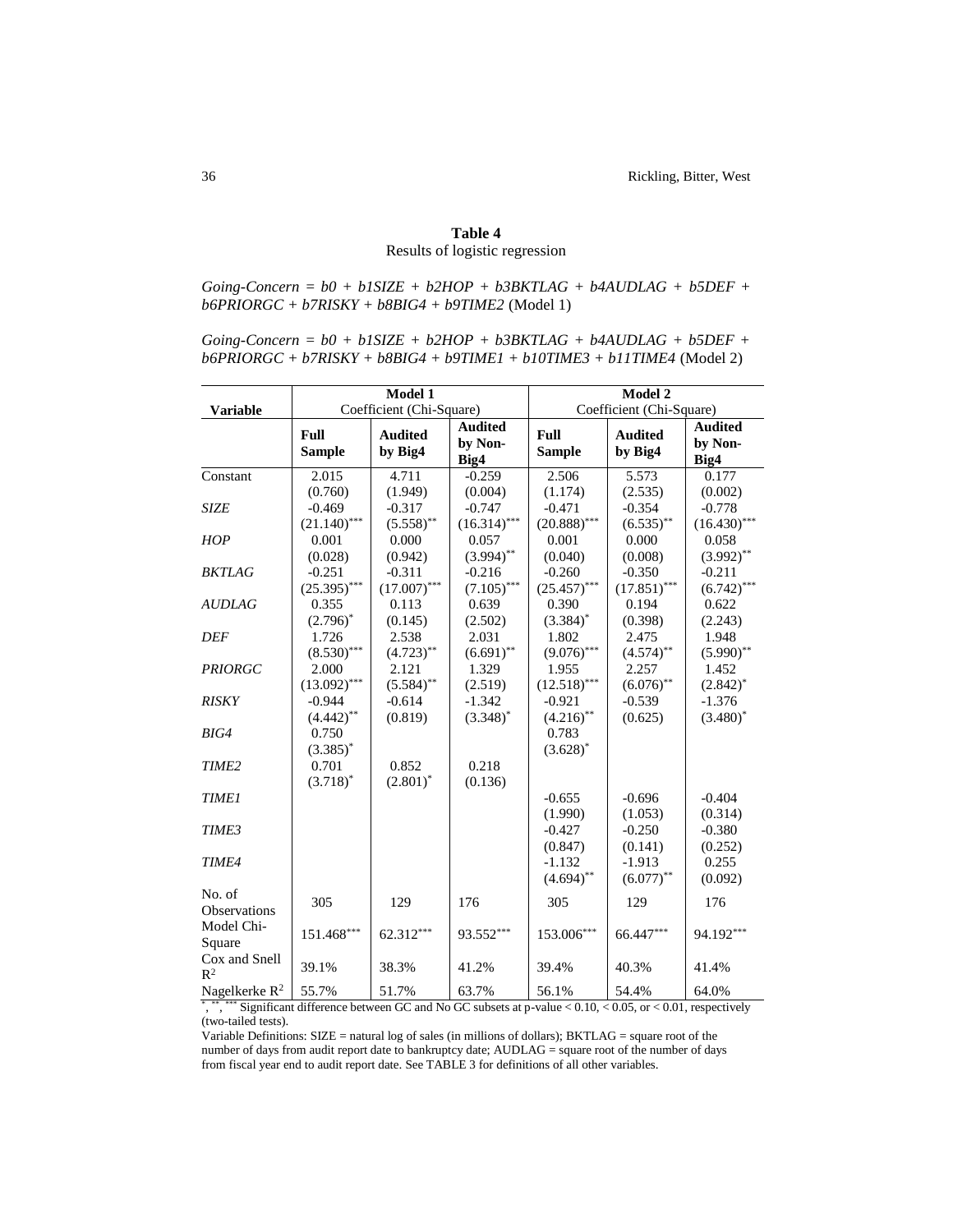With respect to RQ2, this paper partitions the data based on auditor type and rerun both models. The control variables *SIZE*, *BKTLAG*, and *DEF* are significant for both Big 4 and non-Big 4 sub-samples of firms and in the same direction as for the full sample analysis. However, *HOP* (*RISKY*) is positive (negative) and significantly associated at p  $< .05$  (p  $< .10$ ) with the likelihood of receiving a GCO from a non-Big 4 firm, and suggests that the GCO decisions of non-Big 4 firms may be influenced by a different set of company characteristics than Big 4 firms, a topic appropriate for future research.

This paper observes that the time-based variables of interest are significant only for the companies in the sample that are audited by Big 4 firms; in Model 1, the coefficient on *TIME2* is positive and significant at  $p < 0.10$  and in Model 2, the coefficient on *TIME4* is negative and significant at  $p < .05$ . These findings suggest that Big 4 auditors behave more conservatively when their profession is likely to be under greater scrutiny (*TIME2*) and that this behavior persists through the two year period immediately following the GFC period, but this conservatism subsequently wanes (in *TIME4*).

None of the time periods are significant in either model with respect to the sample of firms that are audited by non-Big 4 auditors. This observation suggests that the primary findings for the full sample are driven by the reporting behavior of Big 4 audit firms, and that the reporting behavior of non-Big 4 audit firms does not significantly differ during the GFC or in *TIME4* relative to other time periods. Stated differently, the reporting behavior of non-Big 4 auditing firms did not significantly change during, or in the periods surrounding, the GFC, whereas the reporting behavior of Big 4 firms did and these results are in support of RQ2.

The authors collectively draw the following conclusions from Table 4: a subsequent bankrupt company in the sample was *more* likely to receive a GCO if they were smaller, had a higher bankruptcy probability score, a shorter lag time between audit opinion date and bankruptcy filing date, were in default on debts, had received a prior GCO, and did not operate in a risky industry. Additionally, with respect to the hypothesis and research questions, *during which period* the audit opinion was rendered had a significant effect on the likelihood of receiving a GCO, but only for companies audited by Big 4 firms. A company in the sample that received an opinion given during the GFC (*TIME2)* or the two-year time period thereafter (*TIME3)* was statistically more likely to receive a GCO relative to *TIME4*, but *only* from Big 4 auditors. Conservativism in GCO reporting appears to statistically wane in the period farthest from *TIME2* (i.e., *TIME4)*, but *only* for sample firms audited by Big 4 auditors.

### **V. SENSIVITY AND ADDITIONAL ANALYSIS**

### **A. Robustness**

First, this study changes the cut-off date for the GFC from June 30, 2010 to June 30, 2009 since this is the date that Geiger et al. (2014) report as the official end date to the GFC (per NBER 2010) and this study adjusts  $TIME3$  and  $TIME4$  variables accordingly<sup>11</sup>. Although the p-value for  $TIME2$  in model 1 falls just outside of significance ( $p=111$ ), results are very similar with respect to *TIME3* (not significant across all samples) and *TIME4* (significant for the full and Big 4 samples at  $p = .033$  and .019, respectively). These results confirm those obtained in the primary analysis suggesting that the likelihood of receiving a GCO is less likely in the period farthest from the GFC relative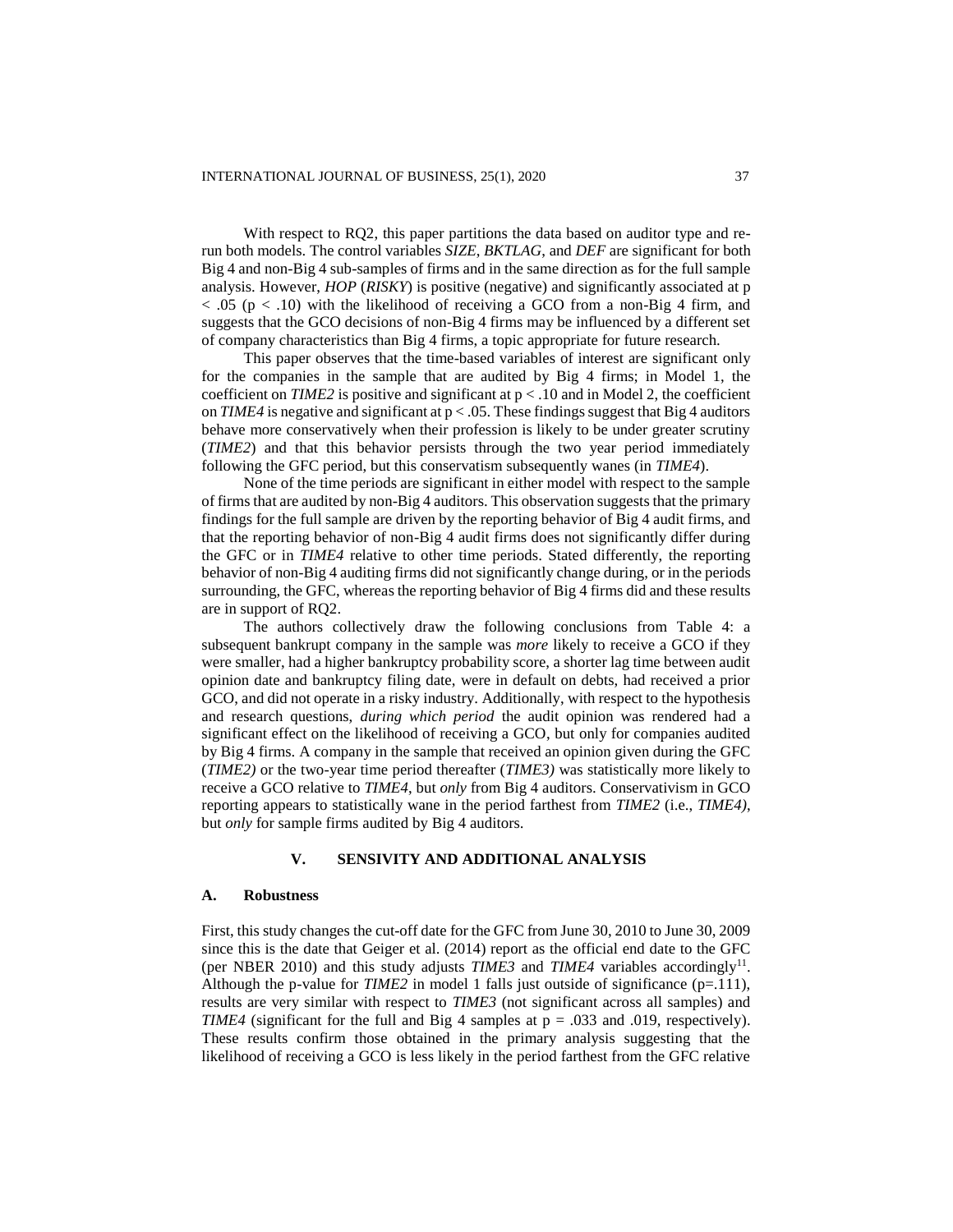to other time periods and is not sensitive to the cut-off period this study selected for the primary analysis.

Second, following Feldmann and Read (2010), this study limits the sample to only those observations from *TIME2* and *TIME4* as a means of ensuring the robustness of the findings. The authors re-run model 2 and find the coefficient on *TIME4* remains significantly negative ( $p = 0.05$ ), indicating that it is less likely to receive a GCO in *TIME4* relative to *TIME2*. This study also limits the sample to only those observations in *TIME1* and *TIME4* and re-run model 2. The authors find no significant difference between the likelihood of receiving a GCO between *TIME1* and *TIME4* (p = 0.68), which suggests that auditor reporting behavior does not significantly differ between *TIME4* and *TIME1*. Returning to the full sample, this paper also adds a dichotomous control variable coded 1 for companies that changed auditors. The variable is not significant in either model 1 or model 2 thus not changing the primary results.

### **B. GFC Effects on Auditor Risk Assessments**

Following Geiger et al. (2014), the authors include interaction terms in the main analyses to assess whether auditors weighted financial risk factors differently during the GFC in making the GCO decision. This paper includes both *TIME2*\**DEF* and *TIME2*\**HOP* in both models and re-run the analyses both on the full sample and after partitioning the full sample based on auditor firm size. Consistent with prior research, none of the interaction terms are significant in any of the regressions, providing no strong evidence that auditors, Big 4 or non-Big 4, weighted those financial risk factors differently during the GFC.

# **C. Company Size**

Geiger et al. (2014) suggest future research investigate client size effects on GCO reporting. In light of this, and to determine whether the results hold for both small and large companies, this paper partitions the sample based on the median value of *SIZE* and re-run the regressions in model 1 and model 2. The time variables of interest are not significant for the subset of smaller companies in both models, and neither is the Big 4 control variable. Hence, in smaller firms, neither the auditor type nor the time period is associated with the likelihood of receiving a GCO. However for larger clients, the Big 4 control variable is positive and significant at p < .05 in both models. Further, *TIME2* in model 1 is positive and significant ( $p = 0.037$ ), *TIME1* in model 2 is negative and significant ( $p = .023$ ) but *TIME4* in model 2 falls just outside of significance ( $p=.100$ ). These results suggest that the findings in the main analysis may be significantly impacted by client size effects and, consistent with Francis and Krishnan (2002), it underscores different reporting behaviors of Big 4 firms possibly due to differences in firm reputation and clientele.

To further the investigation of an association among client size and auditor type, the authors include an interaction term *BIG4\*SIZE* in models 1 and 2. The findings are presented in Table 5. The coefficient on  $SIZE$  is negative and significant at  $p < .01$ . Directional significance of all other control variables is in line with those obtained in the main analyses of the full sample and presented in Table 4, with the exception of *BIG4*. When including the interaction term *BIG4\*SIZE*, the coefficient on *BIG4* becomes negative in both models and significant at  $p < 0.10$  in model 1. The variables of interest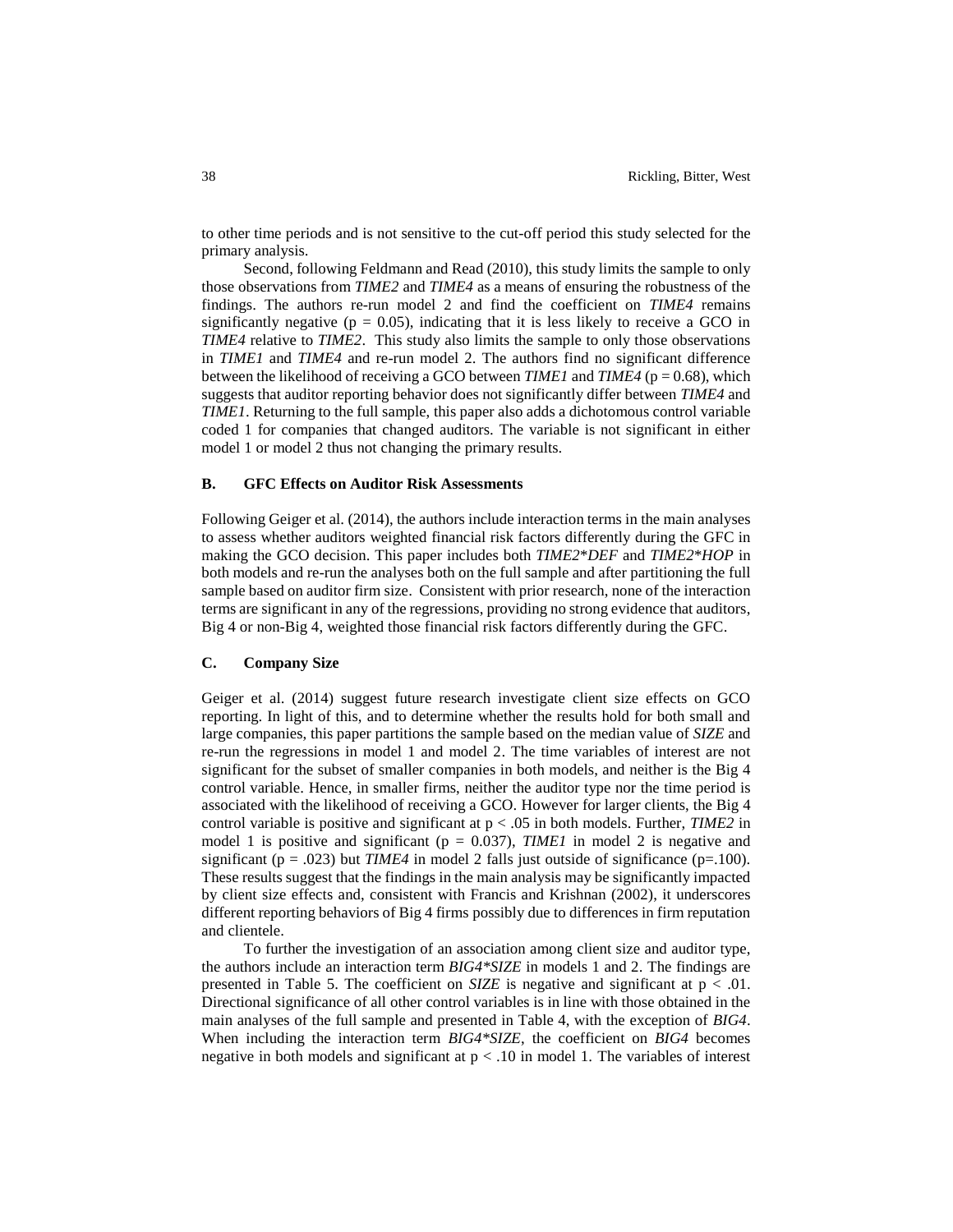*TIME2* and *TIME4* in model 1 and model 2, respectively, are significant in the directions obtained in main analyses. In both models, the interaction term is highly significant (p < .001) and has a positive coefficient. Hence, and in addition to the conclusions drawn based on the data presented in Table 4, the likelihood of a Big 4 auditor issuing a GCO to a client firm in the sample is significantly dependent on company size.

### **Table 5**

Results of logistic regression – Interacting Big 4 and size

 $Going-Concern = b<sub>0</sub> + b<sub>1</sub>SIZE + b<sub>2</sub>HOP + b<sub>3</sub>BKTLAG + b<sub>4</sub>AUDLAG + b<sub>5</sub>DEF$ *+b6PRIORGC+ b7RISKY + b8BIG4 + b9BIG4\*SIZE + b10TIME2* (Model 1)

 $Going-Concern = b<sub>0</sub> + b<sub>1</sub> SIZE + b<sub>2</sub>HOP + b<sub>3</sub>BKTLAG + b<sub>4</sub>$ **AUDLAG** $+  $b<sub>5</sub>DEF$$  *+ b6PRIORGC+ b7RISKY + b8BIG4 + b9BIG4\*SIZE + b10TIME1 + b11TIME3 + b12TIME4* (Model 2)

|                              | Model 1        | Model 2        |
|------------------------------|----------------|----------------|
| <b>Variable</b>              | Coefficient    | Coefficient    |
|                              | (Chi-Square)   | (Chi-Square)   |
| Constant                     | 3.063          | 3.496          |
|                              | (1.682)        | (2.183)        |
| <b>SIZE</b>                  | $-0.808$       | $-0.801$       |
|                              | $(22.854)$ *** | $(21.837)$ *** |
| <b>HOP</b>                   | 0.002          | 0.002          |
|                              | (0.167)        | (0.165)        |
| <b>BKTLAG</b>                | $-0.252$       | $-0.258$       |
|                              | $(23.875)$ *** | $(23.495)$ *** |
| <b>AUDLAG</b>                | 0.378          | 0.402          |
|                              | $(3.202)^*$    | $(3.599)^{*}$  |
| <b>DEF</b>                   | 1.972          | 2.018          |
|                              | $(10.054)$ *** | $(10.308)$ *** |
| <b>PRIORGC</b>               | 1.633          | 1.607          |
|                              | $(8.209)$ ***  | $(7.934)$ ***  |
| <b>RISKY</b>                 | $-0.775$       | $-0.762$       |
|                              | $(2.915)^*$    | $(2.822)^*$    |
| BIG4                         | $-1.623$       | $-1.514$       |
|                              | $(3.154)^{*}$  | (2.682)        |
| <b>BIG4*SIZE</b>             | 0.537          | 0.519          |
|                              | $(7.950)$ ***  | $(7.272)$ ***  |
| TIME <sub>2</sub>            | 0.613          |                |
|                              | $(2.726)^*$    |                |
| <b>TIME1</b>                 |                | $-0.624$       |
|                              |                | (1.741)        |
| TIME3                        |                | $-0.384$       |
|                              |                | (0.650)        |
| <b>TIME4</b>                 |                | $-0.899$       |
|                              |                | $(2.884)^*$    |
|                              |                |                |
| No. of Observations          | 305            | 305            |
| Model Chi-Square             | $160.165***$   | 160.949***     |
| Cox and Snell $\mathbb{R}^2$ | 40.9%          | 41.0%          |
| Nagelkerke $R^2$             | 58.1%          | 58.3%          |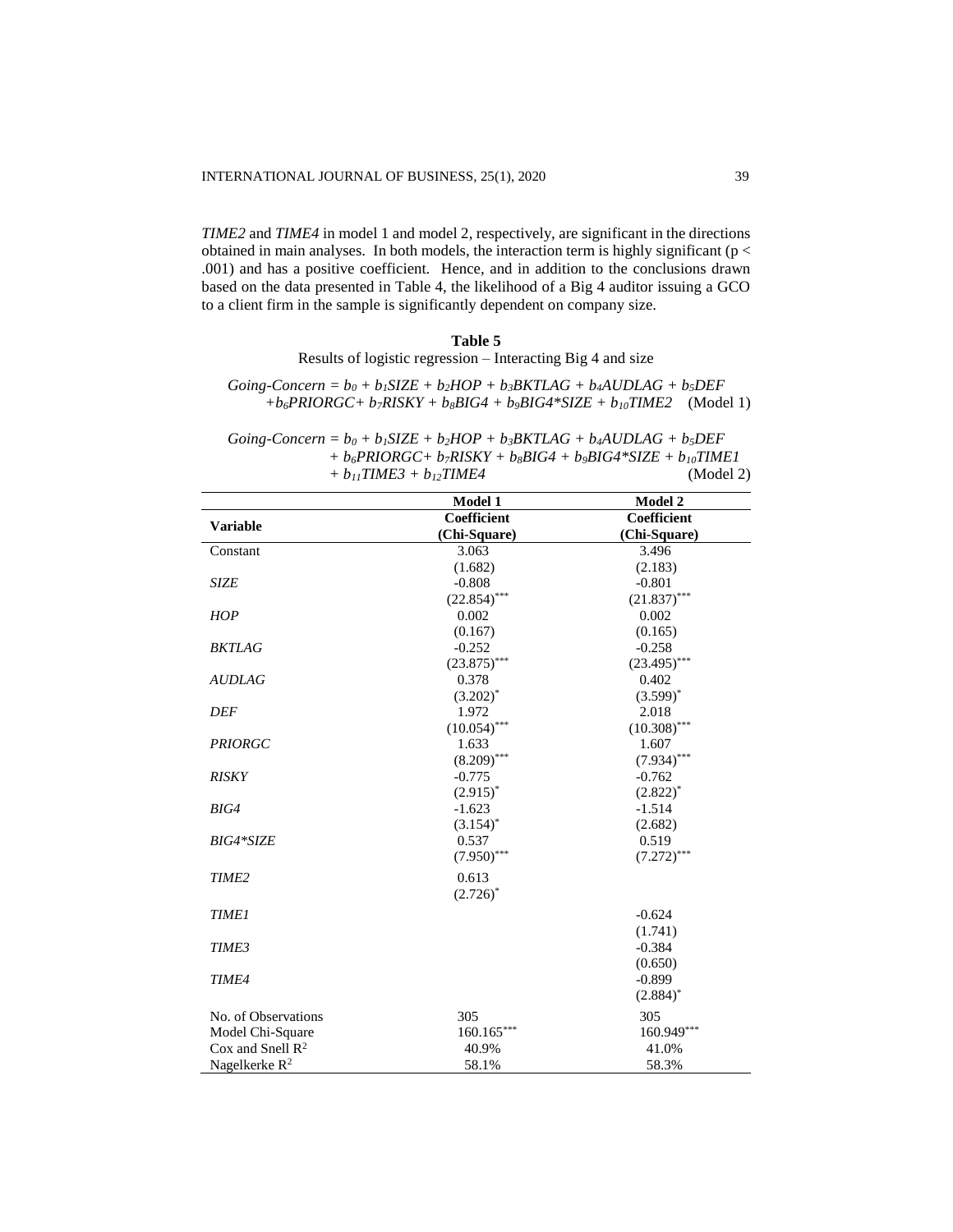\*, \*\*\*, \*\*\* Significant with p-values of  $< 0.10, < 0.05$ , and  $< 0.01$ , respectively (two-tailed tests). Variable Definitions:  $\angle$  SIZE = natural log of sales (in millions of dollars); BKTLAG = square root of the number of days from audit report date to bankruptcy date; AUDLAG = square root of the number of days from fiscal year end to audit report date. See TABLE 3 for definitions of all other variables.

To identify whether the relationship between likelihood of receiving a GCO and the association of auditor type and client size was impacted by the GFC, the authors partition the data based on when the client received the audit opinion, either during the GFC (*TIME2*) or not, and the authors run the regression model presented in Table 6 without including the time-based variables of interest. During *TIME2*, this paper's proxy for the GFC, evidence suggests that neither auditor type (*BIG4*) or the interaction of auditor type and company size (*BIG4 \* SIZE*) influenced the likelihood of receiving a GCO, nor did the control variables of *DEF* or *PRIORGC* as in the main analysis. However, *SIZE*, *HOP*, and *BKTLAG* were directionally significant as obtained in main analyses. Thus, it appears that conservativism in auditor reporting was not inherent to auditor type during the GFC.

### **Table 6**

Results of logistic regression – Interacting Big 4 and size, based on time period

|                              | $TIME2 = 1$    | $TIME2 = 0$    |
|------------------------------|----------------|----------------|
|                              | Coefficient    | Coefficient    |
| <b>Variable</b>              | (Chi-Square)   | (Chi-Square)   |
| Constant                     | 4.576          | 2.691          |
|                              | (0.944)        | (0.799)        |
| <b>SIZE</b>                  | $-0.640$       | $-0.984$       |
|                              | $(4.688)$ **   | $(17.275)$ *** |
| <b>HOP</b>                   | 0.061          | $-0.008$       |
|                              | $(3.495)^*$    | $(3.699)^*$    |
| <b>BKTLAG</b>                | $-0.332$       | $-0.221$       |
|                              | $(10.219)$ *** | $(11.848)$ *** |
| <b>AUDLAG</b>                | 0.247          | 0.480          |
|                              | (0.289)        | $(3.432)^{*}$  |
| <b>DEF</b>                   | 20.114         | 0.974          |
|                              | (0.000)        | (1.806)        |
| <b>PRIORGC</b>               | 1.282          | 2.128          |
|                              | (1.530)        | $(8.361)$ ***  |
| <b>RISKY</b>                 | $-1.318$       | $-0.895$       |
|                              | (1.943)        | (2.560)        |
| BIG4                         | $-0.983$       | $-2.480$       |
|                              | (0.301)        | $(4.187)$ **   |
| BIG4*SIZE                    | 0.429          | 0.699          |
|                              | (1.485)        | $(7.151)$ ***  |
| No. of Observations          | 121            | 184            |
| Model Chi-Square             | 61.794***      | $106.706***$   |
| Cox and Snell $\mathbb{R}^2$ | 40.0%          | 44.0%          |
| Nagelkerke $\mathbf{R}^2$    | 62.6%          | 60.5%          |

| Going-Concern = $b_0 + b_1 SIZE + b_2 HOP + b_3 BKTLAG + b_4 A UDLAG + b_5 DEF$ |
|---------------------------------------------------------------------------------|
| $+ b_6 PRIORGC + b_7RISKY + b_8BIG4 + b_9BIG4$ *SIZE                            |

\* , \*\* , \*\*\* Significant with p-values of < 0.10, < 0.05, and < 0.01, respectively (two-tailed tests).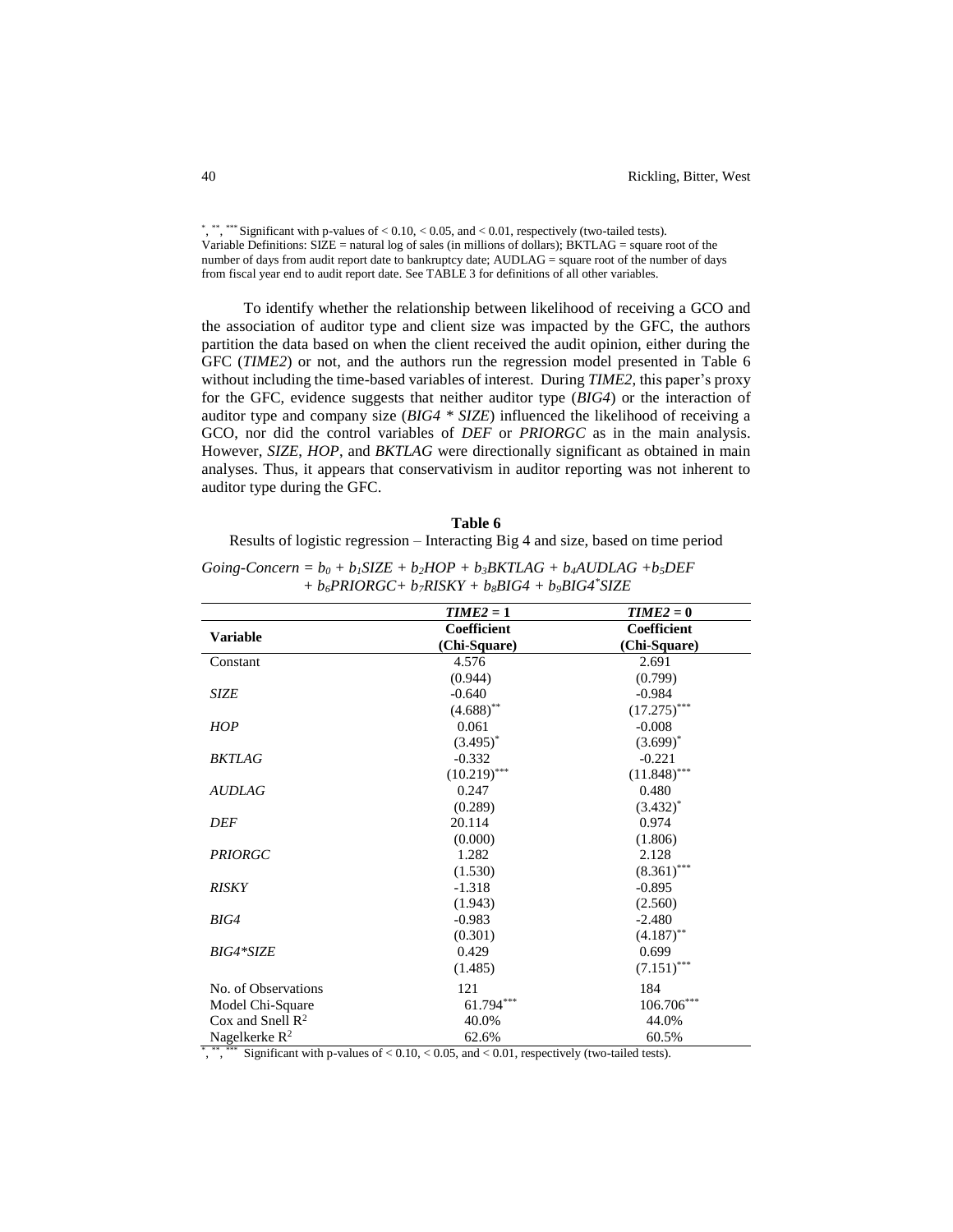Variable Definitions: SIZE = natural log of sales (in millions of dollars); BKTLAG = square root of the number of days from audit report date to bankruptcy date; AUDLAG = square root of the number of days from fiscal year end to audit report date. See TABLE 3 for definitions of all other variable

However, for the sample of firms that subsequently went bankrupt and received an audit opinion either before or after the GFC, all control variables in the model except for *DEF* and *RISKY* are significantly associated with the dependent variable. This suggests that during the periods in the sample that are outside of the GFC, auditors relied more heavily on aspects of assessing going concern that have been well documented in associated literature. Similar to the results presented in Table 5, the coefficient on BIG4 is negative and significant at p < .05, yet the interaction term between *BIG4\*SIZE* is again positive and significant at  $p < .01$ . It appears that, in periods other than the GFC, a marked difference in GCO reporting behavior exists between Big 4 and non-Big 4 firms and this difference is significantly attenuated by company size. As did Geiger et al. (2014) the authors suggest future research to further investigate the effects of company size on audit firms (Big 4 and non-Big 4) when making the GCO decision.

### **VI. SUMMARY**

Prior research suggests that the GFC had a significant impact on auditor GCO decisions. Specifically, auditors became more conservative, being more likely to issue a GCO to financially distressed pre-bankruptcy U.S. companies (Geiger et al., 2014) and a firsttime GCO to financially distressed U.S. companies (Beams and Yan, 2015). Beams and Yan (2015) further studied a two-year post-GFC period and found that the conservatism exhibited during the GFC period did not persist once the GFC was over.

In this study, the authors examine auditors' GCO decisions for financially distressed companies that subsequently file bankruptcy before, during, and subsequent to the GFC. The study also analyzes whether reporting behavior and its persistence differed by audit firm size in the time periods. The sample consists of 305 financially distressed companies that filed for bankruptcy between 2008 and 2014. After controlling for variables that historically have impacted (or could potentially impact) the GCO decision, the authors find, consistent with prior research, that there is an overall significant increase in the probability of a firm receiving a GCO prior to filing for bankruptcy during the GFC, although this is driven by Big 4 firms. Further, the authors find that the "GFC effect" did persist for Big 4 firms in the two years immediately following the end of the GFC, but not in the period thereafter. In other words, increased conservatism by Big 4 firms during the GFC period (*TIME 2)* persisted in the time period immediately thereafter (*TIME 3) but* disappeared in the following period (*TIME 4)*, when Big 4 firms were *less* likely to issue a GCO. There was no significant "GFC effect" on non-Big 4 firms – these firms were no less likely to issue a GCO before or after the GFC than during the GFC. In summary, even a catastrophic series of events that broadly impacted the U.S. and the rest of the world in a variety of ways was not enough to have more than a temporary (e.g., two year) impact on Big 4 auditor conservatism and had no significant impact on the behavior of non-Big 4 firms.

Sensitivity testing of the time periods employed in the study and auditor weighting of risk factors yielded results that are consistent with the conclusion that the impact of the GFC on auditor conservatism was temporary. However, additional analysis of the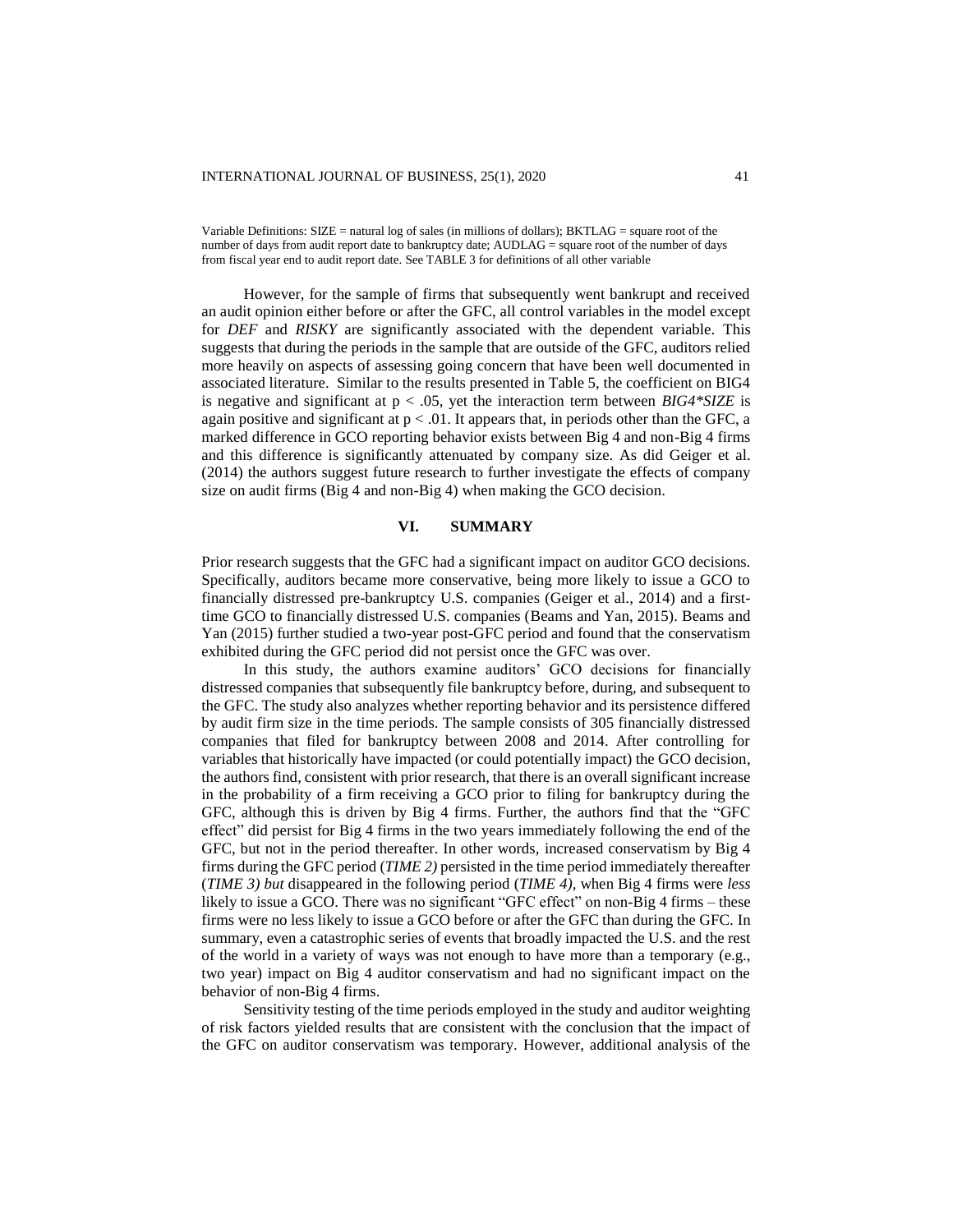impact of company size yielded some interesting findings, particularly on the behavior of Big 4 auditors.

This paper contributes to the body of literature that examines the impact of legal, regulatory and economic events on auditor GCO decisions and the how these decisions vary by auditor type. Of note is that the GFC impacted the GCO decisions of Big 4 firms, but not of non-Big 4 firms. However, the GFC impact on Big 4 firms did not persist beyond the two-year time period immediately following the GFC. Through additional analysis, the authors find that company size impacted the GCO decisions of Big 4 firms and suggest there is an opportunity for further research.

Limitations of this study are consistent with similar prior studies. The sample excludes financial services firms. The authors lose a number of observations due to missing data or companies who did not receive an audit opinion within a year from the date in which they filed for bankruptcy. Finally, while sensitivity analysis suggests that the results were not driven by the time periods selected, the authors nonetheless acknowledge that the time periods, while supportable, are also debatable. While the start and end dates of the financial crisis have been estimated by many, including the U.S. Senate and the National Bureau of Economic Research, it is impossible to know when auditors perceived that the GFC had started and ended and when actual auditor GCO decisions were first influenced by the GFC.

### **ENDNOTES**

- 1. Beam and Yan (2015) consider 2010 and 2011 to be the "post-crisis" years. Geiger et al. (2014) does not study the post-GFC period.
- 2. The sample included companies that went bankrupt during the period from 1991 to 1998.
- 3. H1 seeks to confirm that this paper's sample yields result similar to prior research, particularly Geiger et al. (2014). Research Question 1 is contingent on H1 being supported.
- 4. And at the same time, the GFC also resulted in downward pressure on audit fees (Whitehouse, 2010), presumably because audit clients were suffering declines in their financial health and profitability.
- 5. As further discussed in the "Research Method" section of the paper, the paper's time periods are as follows: pre-GFC (3/15/07 – 8/31/08); GFC (9/1/8 – 6/30/10); post-GFC I  $(7/1/10 - 6/30/12)$ ; and post-GFC II  $(7/1/12 - 5/5/14)$ . Beams and Yan (2015) utilize 2005-2006 as the pre-GFC period, 2008-2009 as the GFC period, and 2010- 2011 as the post-GFC period and exclude 2007 and periods after 2011entirely.
- 6. See Feldmann and Read (2010) and Geiger et al. (2014) for background on the appropriateness of employing these limitations.
- 7. See Feldmann and Read (2010) for specifications for calculating the Hopwood score.
- 8. In the additional analysis, this study employs variations of this cut-off date.
- 9. Feldmann and Read (2010) analyze two time periods, each 2 years in length, following Enron's bankruptcy. This paper follows suit and also utilizes two time periods of approximately 2 years each following the end of the GFC period. May 5, 2014 is the latest audit report date in this paper's sample.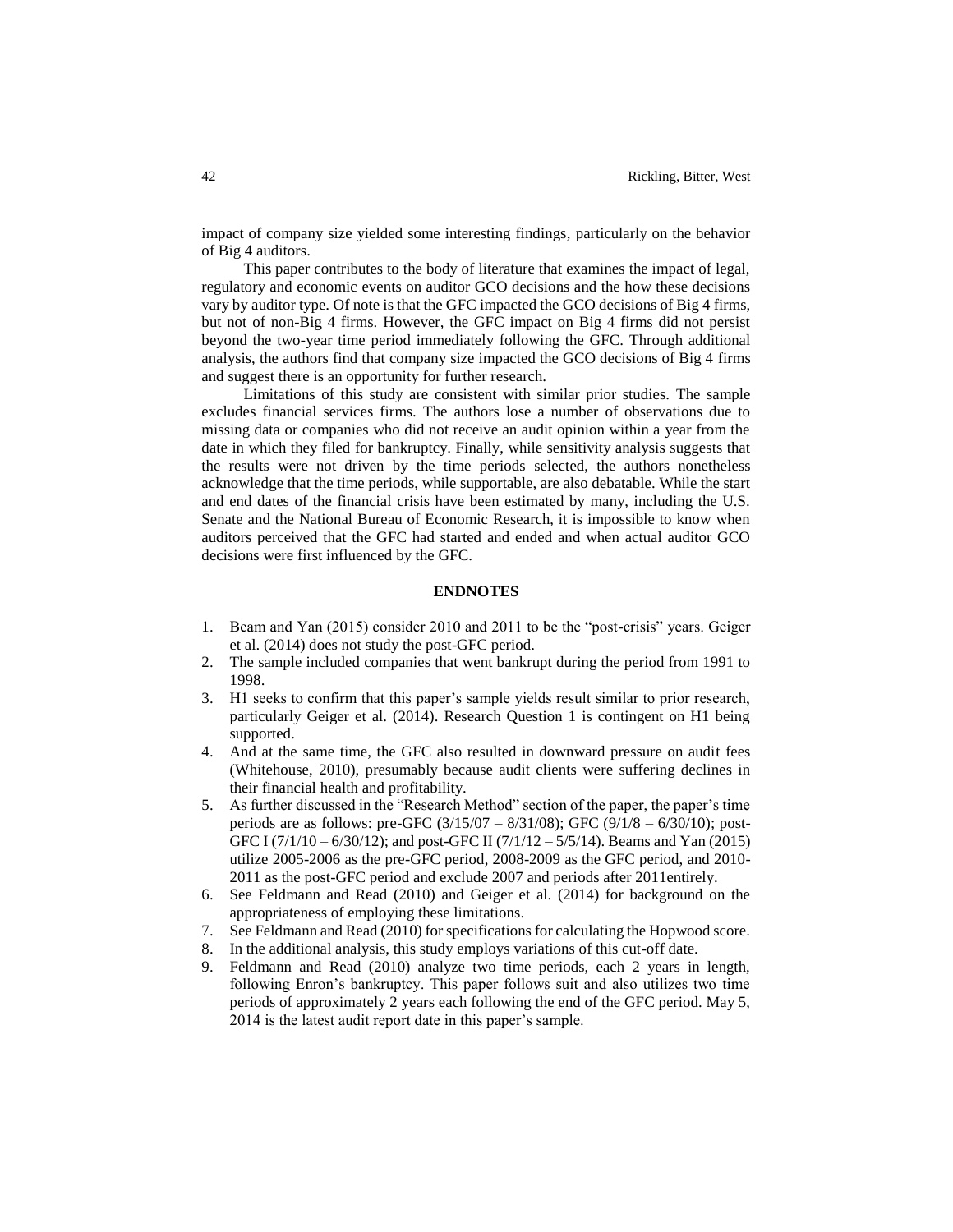- 10. Consistent with Kasznik and Lev (1995) and Geiger et al. (2006), companies operating in a risky industry are classified in one of the following SIC codes: 2833- 2836, 3570-3577, 3600-3674, 7372-7379 and 8731-8734.
- 11. Audit opinions dated July 1, 2009 through December 31, 2011 are included in *TIME3* and *TIME4* is comprised of the remainder, which are those opinions dated January 1, 2012 through May 5, 2014. Thus the sample distribution is: *TIME1*,  $N =$ 64; *TIME2*,  $N = 76$ ; *TIME3*,  $N = 87$ ; *TIME4*,  $N = 78$ . The authors also employed a GFC cut-off date of December 31, 2009 but since there are only 6 observations between June 30, 2009 and December 31, 2009, the results are qualitatively similar to those obtained in using the June 30, 2009 cut-off date.

#### **REFERENCES**

- Beams, J., and Y. Yan, 2015, "The Effect of Financial Crisis on Auditor Conservatism: US Evidence", *Accounting Research Journal,* 28(2), 160-171.
- Carson, E., N.L. Fargher, M. Geiger, A.C. Lennox, K. Raghunandan, and M. Willekens, 2013, "Auditor Reporting on Going-Concern Uncertainty: A Research Synthesis", *Auditing: A Journal of Practice and Theory*, Supplement, 353-384.
- DeFond, M., and K. Subramanyam, 1998, "Modified Opinions, Litigation Risk, and Discretionary Accruals" Working paper, University of Southern California.
- Fargher, N.L., and L. Jiang, 2008, "Changes in the Audit Environment and Auditors' Propensity to Issue Going-Concern Opinions", *Auditing: A Journal of Practice and Theory,* 27(2), 55–77.
- Feldmann, D.A., and W.J. Read, 2010, "Auditor Conservatism after Enron", *Auditing: A Journal of Practice & Theory,* 29(1), 267–278.
- Francis, J.R., and J. Krishnan, 1999, "Accounting Accruals and Auditor Reporting Conservatism", *Contemporary Accounting Research,* 16 (Spring), 135-166.
- Francis, J. R., and J. Krishnan, 2002, "Evidence on Auditor Risk-Management Strategies Before and After the Private Securities Litigation Reform Act of 1995", *Asian-Pacific Journal of Accounting and Economics*, 9, 135-157.
- Geiger, M.A., and K. Raghunandan, 2001, "Bankruptcies, Audit Reports, and the Reform Act", *Auditing: A Journal of Practice & Theory,* 20(1), 187-195.
- Geiger, M.A., K. Raghunandan, and D.V. Rama, 1998, "Costs Associated with Going-Concern Modified Audit Opinions: An Analysis of Auditor Changes, Subsequent Opinions, and Client Failures", *Advances in Accounting,* 16, 117-139.
- Geiger, M.A., K. Raghunandan, and D.V. Rama, 2005, "Recent Changes in the Association between Bankruptcies and Prior Audit Opinions", *Auditing: A Journal of Practice & Theory,* 24(1), 21–35.
- Geiger, M.A., K. Raghunandan, and D.V. Rama, 2006, "Auditor Decision-Making in Different Litigation Environments: The Private Security Litigation Reform Act, Audit Reports and Audit Firm Size", *Journal of Accounting and Public Policy,* 25, 332-353.
- Geiger, M.A., K. Raghunandan, and W. Riccardi, 2014, "The Global Financial Crisis: U.S. Bankruptcies and Going-Concern Audit Opinions", *Accounting Horizons,* 28(1), 59–75.
- Gujarathi, D.N. 1995, *Basic Econometrics*, 3<sup>rd</sup> edition, McGraw-Hill, New York, NY.